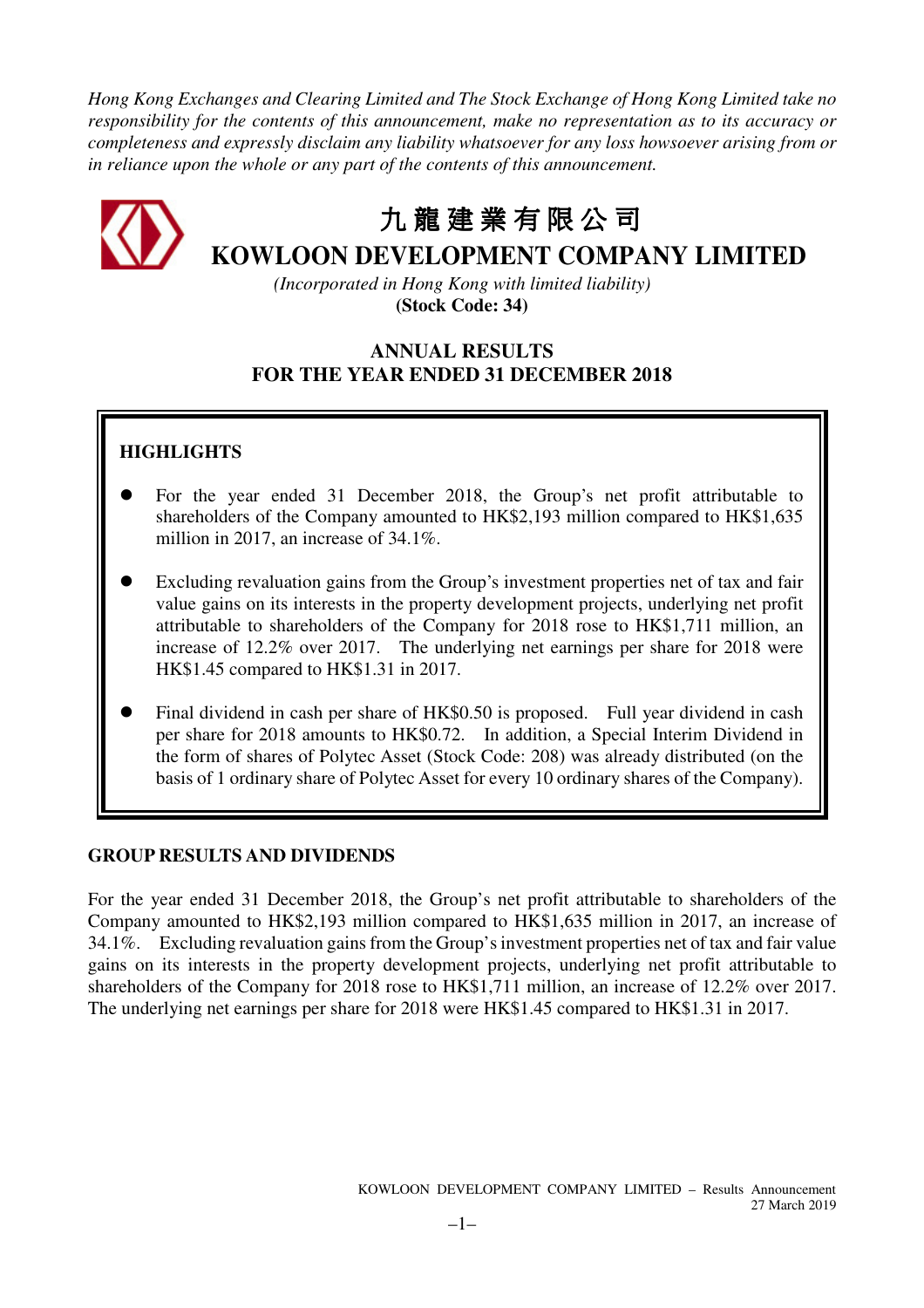The Board of Directors has recommended the payment of a final dividend in cash of HK\$0.50 (2017: HK\$0.43) per share for the year ended 31 December 2018. Together with the 2018 interim dividend in cash of HK\$0.22 (2017: HK\$0.22) per share and a special interim dividend (the "Special Interim Dividend") in the form of a distribution in specie distributed on the basis of 1 ordinary share of Polytec Asset Holdings Limited ("Polytec Asset") (Stock Code: 208), a 70.8%-owned listed subsidiary of the Company, for every 10 ordinary shares of the Company, the full year dividend in cash per share for 2018 amounts to HK\$0.72 (2017: HK\$0.65) plus the Special Interim Dividend (2017: Nil).

The final dividend in cash will be payable on Tuesday, 25 June 2019 to shareholders whose names appear on the Register of Members of the Company on Thursday, 13 June 2019, subject to the approval of shareholders at the 2019 Annual General Meeting (the "2019 AGM").

# **MARKET OVERVIEW AND BUSINESS REVIEW**

In Hong Kong, with adverse impacts from increasing uncertainties from the US-China trade negotiations and the interest rate hikes, as well as anticipation of slowing global economy, market sentiment started to deteriorate in the third quarter of 2018 with property investors and home buyers holding back. Total property transaction volumes in the residential market dropped considerably in the second half of 2018 and overall transacted residential prices in December 2018 fell almost 10% from the record highs in July 2018.

In Mainland China, following the various restrictive measures imposed by the government on its property market over past few years, overall residential prices returned to more healthy and stable levels but residential transaction volumes recorded a slight decline in the main cities in 2018.

In Macau, while property transaction volumes fell in the second half of 2018 compared to that of in the first half of 2018, total property transaction volumes recorded a slight increase in the full year of 2018 and overall property prices remained stable in 2018.

# *Development Property Sales*

In Hong Kong, the Group obtained the occupation permit for Upper East at the end of December 2018 with over 97% residential units being presold and the presold units have gradually been delivered to purchasers since the start of 2019 and its presale proceeds will be recognised in the first half of 2019. In the second half of 2018, the Group launched the presale of One East Coast and sales are satisfactory, with sales activity slowing at the start of launch of the project due to the weakening market sentiment but then sales having picked up considerably after the Chinese New Year.

In Mainland China, the Group's presale/sale of various development projects was satisfactory for the year under review.

In Macau, following the completion of construction works for La Marina and delivery of presold units to purchasers, the sale of the project has been well received by the market largely due to its excellent transportation network as well as its outstanding product quality, workmanship and design. La Marina was ranked the bestselling residential project in Macau in 2018 based on the data from the Financial Services Bureau of Macau.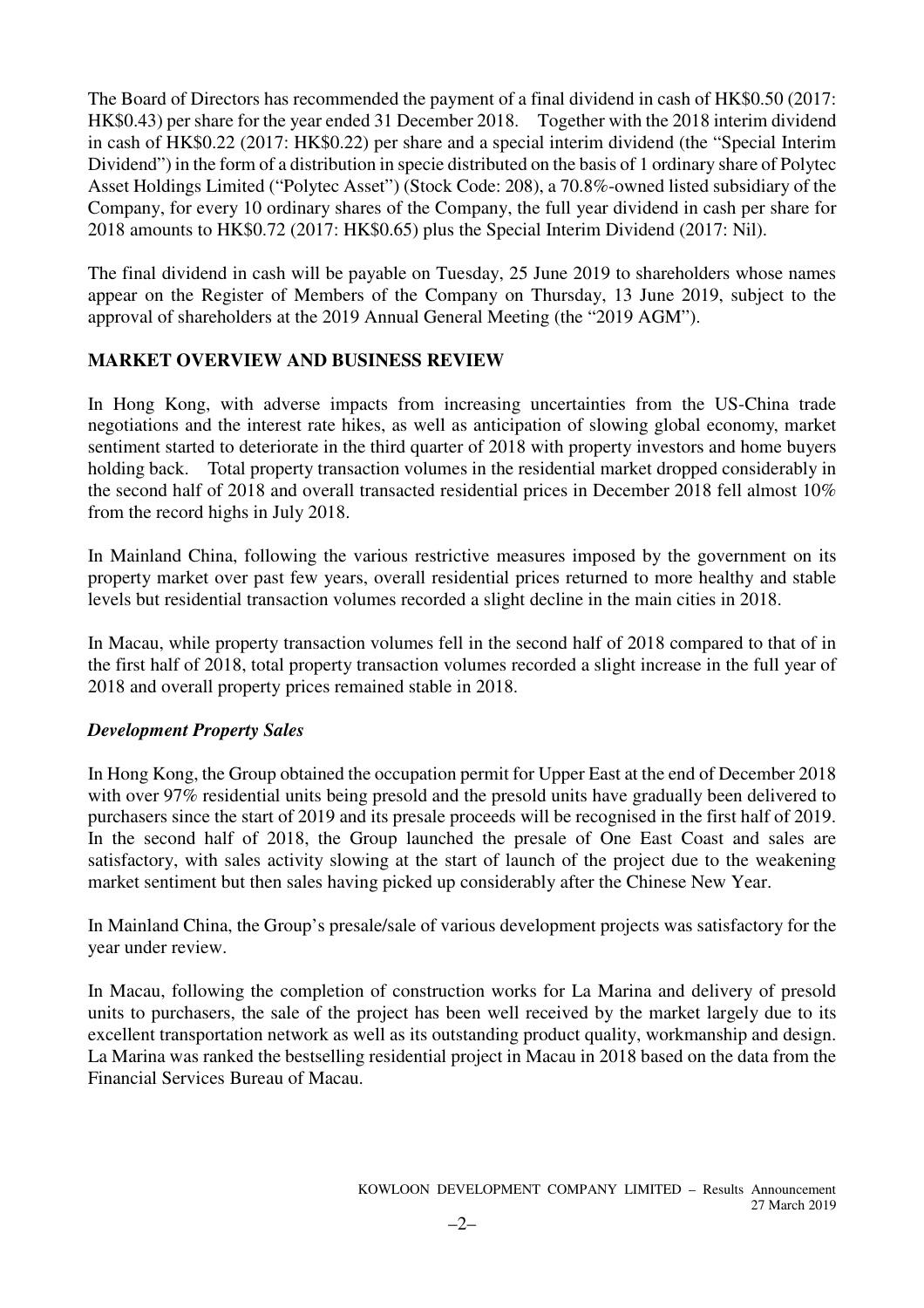In respect of the Pearl Horizon property development project in Macau, as the Court of Final Appeal rejected the application by Polytex Corporation Limited ("PCL") for invalidating the decision made by the Chief Executive of Macau to terminate the land concession of the project on 23 May 2018, PCL seeks compensations from the Macau Government for related losses and damages by submitting a claim to the Court of Macau on 29 November 2018. In case the above mentioned claim and all other possible approaches failed to protect the Group's interests, Polytec Holdings International Limited ("Polytec Holdings", the then ultimate controlling shareholder and currently a related company of the Group) is committed to indemnifying related losses incurred by the Group for the Pearl Horizon development project. Therefore, there should not have any adverse effects on the financial position of the Group due to the repossession of the development land by the Macau Government.

# *Property Development*

For the year under review, the Group acquired a 100% equity interest in the company holding two property development projects with a total gross floor area ("GFA") of approximately 94,763 sq m (including underground GFA of approximately 39,035 sq m) and approximately 18,883 sq m respectively in Shanghai (collectively, the "Shanghai Project") from Polytec Holdings. The two sites are adjacent to each other and therefore they would be developed as one combined site.

In addition, the Company's 70.8%-owned listed subsidiary, Polytec Asset, also entered into two sale and purchase agreements for the following two development projects with Polytec Holdings in June 2018:

- (1) a 50% equity interest in the company holding a property development project with a total GFA of approximately 587,004 sq m in Zhongshan (the "Zhongshan Project"); and
- (2) a 60% equity interest in the company holding a property development project with a total GFA of approximately 179,024 sq m in Zhuhai (the "Zhuhai Project").

The acquisitions of the Shanghai Project and the Zhongshan Project were completed on 31 December 2018. Together with the acquisition of the Zhuhai Project to be completed within this year, the three acquisitions will add total attributable GFA of approximately 397,500 sq m to the Group's development landbank.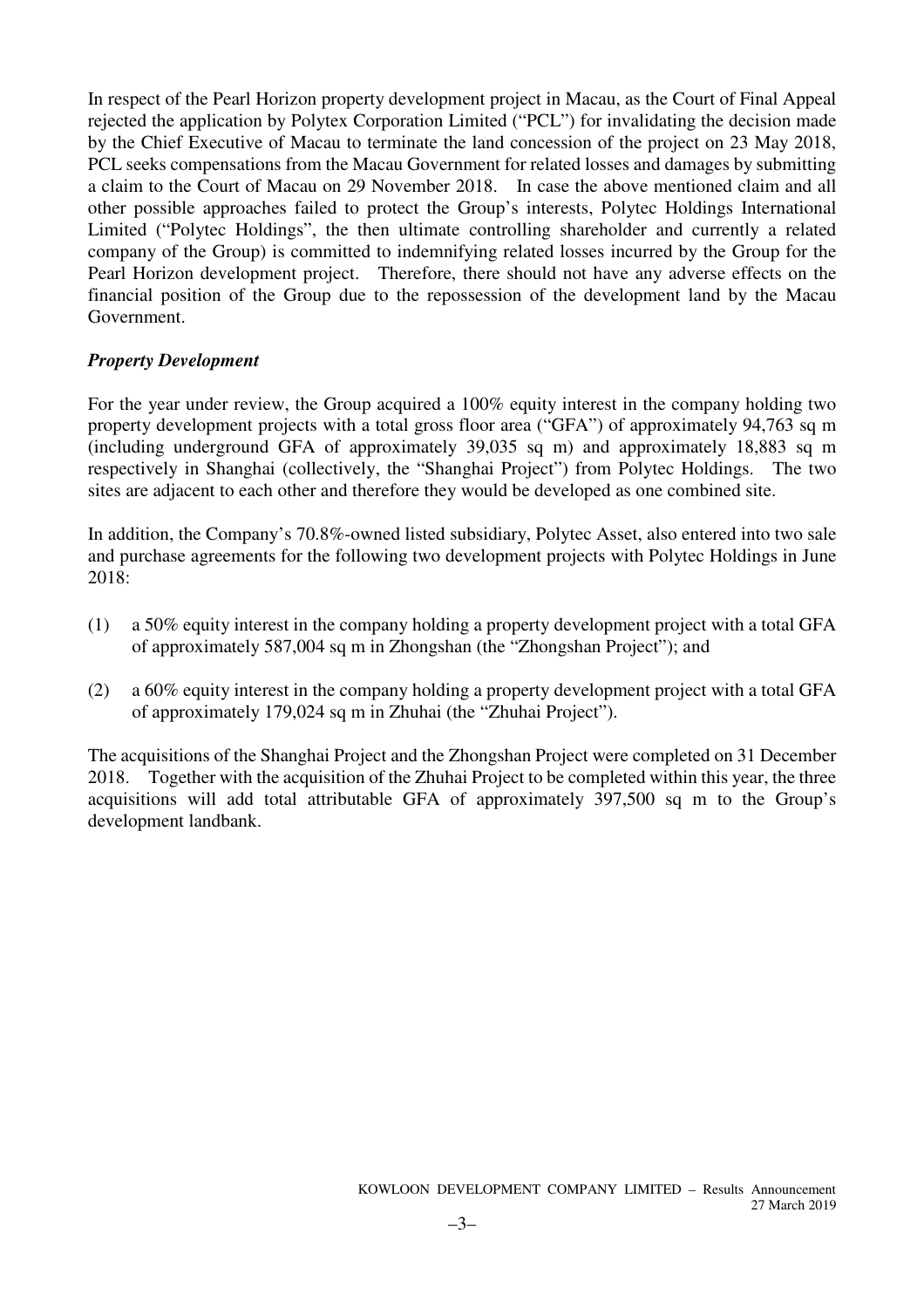As of 31 December 2018, the Group's landbank for development amounted to approximately 3.7 million sq m of attributable GFA. The Group's major property projects under planning and development are set out as follows:

# *Major Property Projects under Planning and Development*

| <b>Property</b><br>Project | District/City | <b>Usage</b> | Approx.<br><b>Total Site</b><br>Area<br>(sq m) | Approx.<br><b>Total</b><br><b>GFA</b><br>$(sq \, \text{m})$ | Approx.<br><b>Total GFA</b><br>Booked <sup>*</sup><br>$(sq \, \text{m})$ | Group's<br>Interest | <b>Status</b> | <b>Expected Date</b><br>of Completion |
|----------------------------|---------------|--------------|------------------------------------------------|-------------------------------------------------------------|--------------------------------------------------------------------------|---------------------|---------------|---------------------------------------|
| <b>Hong Kong</b>           |               |              |                                                |                                                             |                                                                          |                     |               |                                       |

| 63 Pokfulam             | Sai Ying Pun,<br>Hong Kong                    | Residential &<br>retail     | 1,388  | 12,200  | $\overline{\phantom{a}}$ | $100\%$ | Construction works<br>in progress                                                                                              | 2019                    |
|-------------------------|-----------------------------------------------|-----------------------------|--------|---------|--------------------------|---------|--------------------------------------------------------------------------------------------------------------------------------|-------------------------|
| One East<br>Coast       | Lei Yue Mun,<br>Kowloon                       | Residential &<br>retail     | 3,240  | 29,200  |                          | 100%    | Public car park<br>portion completed<br>and in operations;<br>construction works<br>for main residential<br>blocks in progress | 2019                    |
| Tseung Kwan<br>Ω        | Sai Kung,<br><b>New</b><br><b>Territories</b> | Residential                 | 9,635  | 48,200  |                          | 100%    | Foundation works<br>in progress                                                                                                | End-2021/<br>early 2022 |
| Clear Water<br>Bay Road | Ngau Chi<br>Wan,<br>Kowloon                   | Residential &<br>commercial | 19,335 | 196,400 |                          | 100%    | Land premium<br>negotiation<br>in progress                                                                                     | To be<br>determined     |

Note: A property project in Hong Kong, namely Upper East, was completed during the year under review.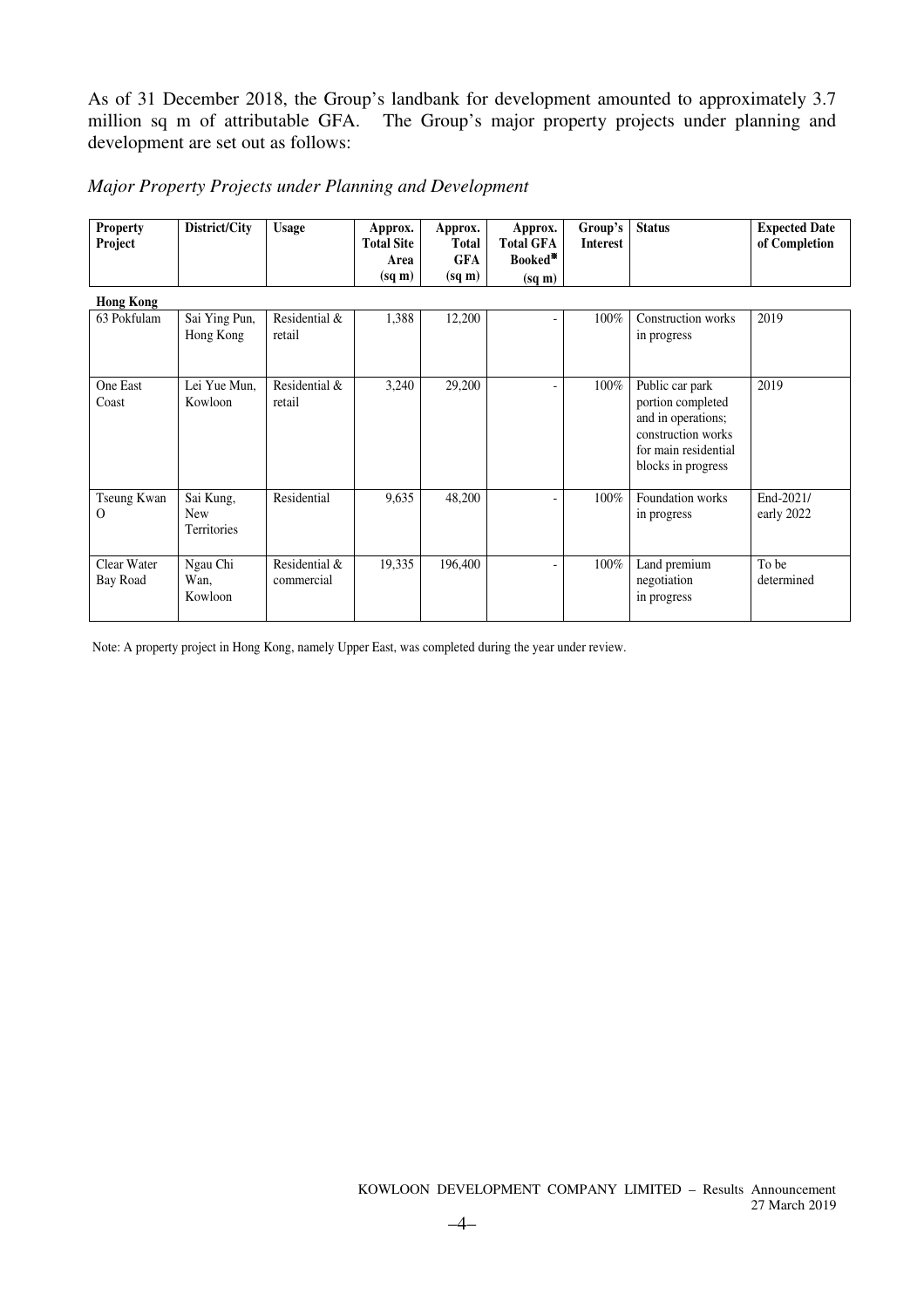# *Major Property Projects under Planning and Development (continued)*

| <b>Property</b><br>Project                        | District/City                        | <b>Usage</b>                | Approx.<br><b>Total Site</b><br>Area<br>(sq m) | Approx.<br><b>Total</b><br><b>GFA</b><br>$(sq \, \text{m})$ | Approx.<br><b>Total GFA</b><br>Booked*<br>$(sq \, m)$ | Group's<br><b>Interest</b> | <b>Status</b>                                                                                                                             | <b>Expected Date</b><br>of Completion        |
|---------------------------------------------------|--------------------------------------|-----------------------------|------------------------------------------------|-------------------------------------------------------------|-------------------------------------------------------|----------------------------|-------------------------------------------------------------------------------------------------------------------------------------------|----------------------------------------------|
| <b>Mainland China</b>                             |                                      |                             |                                                |                                                             |                                                       |                            |                                                                                                                                           |                                              |
| Le Cove City<br>(Shenyang)<br>江灣城<br>(瀋陽)         | Hun Nan Xin<br>District,<br>Shenyang | Residential &<br>commercial | 165,303                                        | 712,000                                                     | 313,644                                               | $100\%$                    | Advance<br>building works<br>for Phase 5<br>to commence soon                                                                              | Phase 5<br>2021                              |
| The Gardenia<br>(Shenyang)<br>翠堤灣<br>(瀋陽)         | Shenhe<br>District,<br>Shenyang      | Residential &<br>commercial | 1,100,000                                      | 2,000,000                                                   | 389,775                                               | 100%                       | Construction works<br>for Phase 3A<br>(North Block)<br>in progress                                                                        | Phase 3A<br>(North Block)<br>2019            |
| Le Cove<br>Garden<br>(Huizhou)<br>江灣南岸花園<br>(惠州)# | Huicheng<br>District,<br>Huizhou     | Residential &<br>commercial | 146,056                                        | 519,900                                                     | 186,979                                               | 60%                        | Construction works<br>for Phase 1B<br>completed and<br>decoration works in<br>progress;<br>foundation works<br>for Phase 2<br>in progress | Phase 1B<br>2019;<br>Phase 2<br>2021         |
| The Lake<br>(Foshan)<br>山語湖<br>(佛山)               | Nanhai<br>District,<br>Foshan        | Residential &<br>commercial | 4,020,743                                      | 1,600,000                                                   | 844,414                                               | 50%                        | Construction works<br>and occupation<br>delivery for high-rise<br>residential towers<br>in Phase 4<br>of development<br>completed         | Remaining<br>development<br>to be determined |
| Le Cove City<br>(Wuxi)<br>江灣城<br>(無錫)             | Chong An<br>District,<br>Wuxi        | Residential &<br>commercial | 68,833                                         | 365,000                                                     | 107,320                                               | 100%                       | Phase 3<br>under planning;<br>advance<br>building works<br>for Phase 4<br>in progress                                                     | Phase 4<br>mid-2023                          |
| City Plaza<br>(Tianjin)<br>城市廣場<br>(天津)           | Hedong<br>District,<br>Tianjin       | Residential &<br>commercial | 135,540                                        | 850,000*                                                    | 238,057                                               | 49%                        | Construction works<br>for residential flats<br>in Phase 2<br>of development<br>completed                                                  | Phase 3<br>to be determined                  |
| Shanghai<br>(Shanghai)                            | Yangpu<br>District,<br>Shanghai      | Residential &<br>commercial | 21,427                                         | $113,600^{\circ}$                                           |                                                       | $100\%$                    | Under planning                                                                                                                            | 2024                                         |
| Zhongshan<br>(Zhongshan)                          | South<br>District,<br>Zhongshan      | Residential &<br>commercial | 234,802                                        | 587,000                                                     |                                                       | 35.4%                      | Under planning                                                                                                                            | 2021-2023                                    |

※ Approx. total GFA booked and recognised in the financial statements.

 $^*$  With additional underground GFA of approximately 35,000 sq m for the commercial portion.<br> $^{\triangle}$  Including underground GFA of approximately 39,035 sq m.

# The development of this project is under the co-investment agreement with Polytec Holdings and its wholly-owned subsidiary.

KOWLOON DEVELOPMENT COMPANY LIMITED – Results Announcement 27 March 2019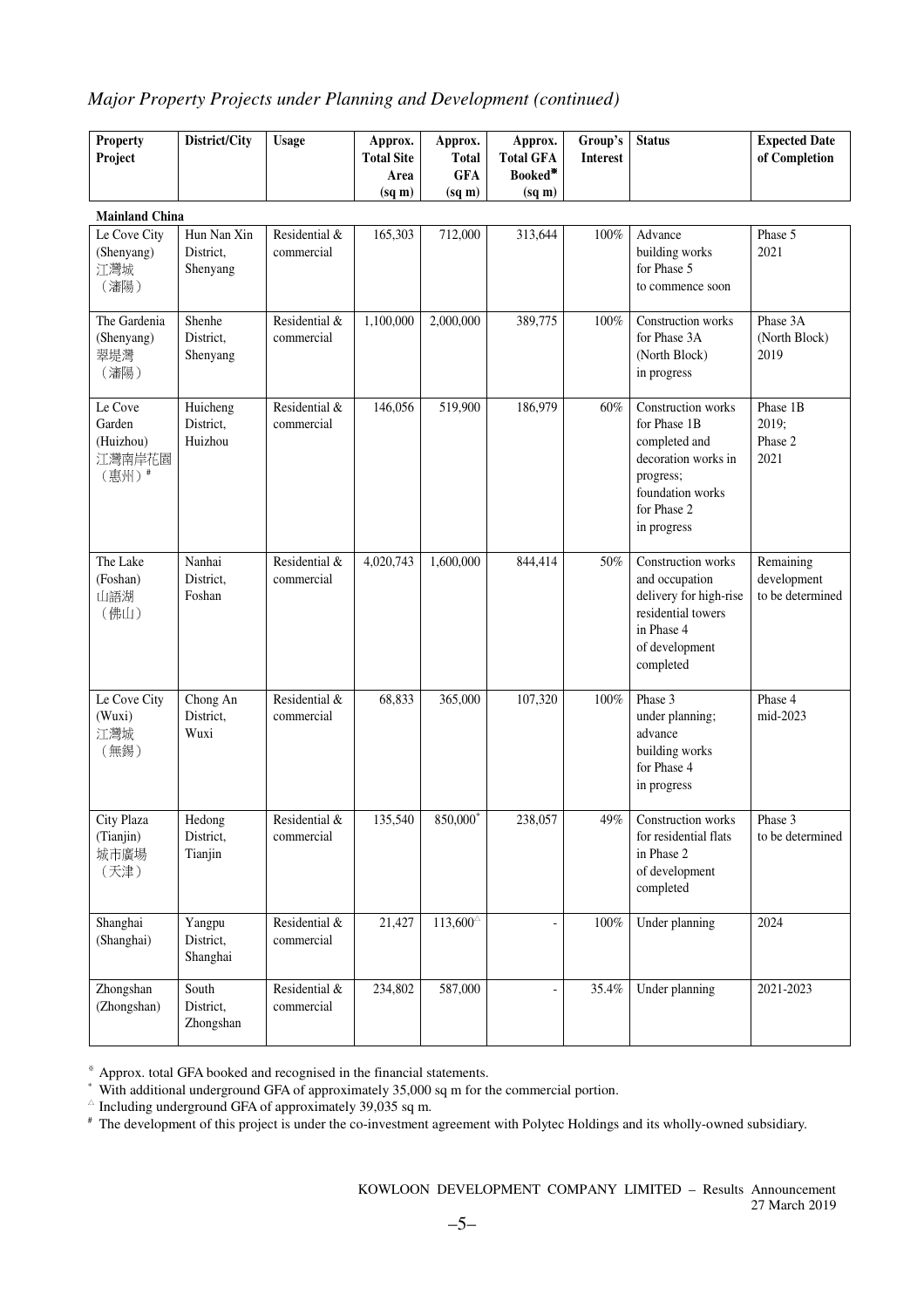# *Major Property Projects under Planning and Development (continued)*

| <b>Property</b><br>Project                             | District/City                    | <b>Usage</b>         | Approx.<br><b>Total Site</b><br>Area<br>$(sq \, \text{m})$ | Approx.<br><b>Total</b><br><b>GFA</b><br>$(sq \, \text{m})$ | Approx.<br><b>Total GFA</b><br>Booked*<br>$(sq \, m)$ | Group's<br><b>Interest</b> | <b>Status</b>  | <b>Expected Date</b><br>of Completion |
|--------------------------------------------------------|----------------------------------|----------------------|------------------------------------------------------------|-------------------------------------------------------------|-------------------------------------------------------|----------------------------|----------------|---------------------------------------|
| <b>Mainland China</b><br>Zhuhai<br>$(Zhuhai)^{\oplus}$ | Xiangzhou<br>District,<br>Zhuhai | Commercial<br>Office | 43,656                                                     | 179,000                                                     |                                                       | $42.5\%$                   | Under planning | 2021                                  |

<sup>⊕</sup>The acquisition to be completed within this year.

# *Property Investment in Hong Kong*

Gross rental income generated from the Group's property investment portfolio in Hong Kong for 2018 fell slightly to HK\$350 million, a decrease of 1.7% over 2017. Gross rental income generated from the Pioneer Centre, the Group's wholly-owned flagship and core investment property in Hong Kong, declined 0.7% to HK\$303 million in 2018. Overall occupancy rate for the Group's property investment portfolio remained high at over 99% as of 31 December 2018.

# *Other Businesses through Polytec Asset*

The Group's exposures to the property investment in Macau, the oil business and the ice manufacturing and cold storage business are through Polytec Asset. Their respective operational results are as follows:

# **Property Investment in Macau**

For the year ended 31 December 2018, the Group's share of gross rental income generated from its investment properties fell to approximately HK\$60 million, a decline of 5.5% over 2017. The decline in rental income was mainly due to a decrease in income from The Macau Square, in which Polytec Asset holds a 50% interest, with total rental income of the property attributable to the Group falling by HK\$3.5 million to approximately HK\$56 million for 2018 when compared to 2017.

# **Oil**

The oil segment recorded a loss of HK\$14.8 million for the year ended 31 December 2018 compared to a loss of HK\$246 million in 2017. The decline in the loss was mainly due to the rise in average oil prices during 2018 and no further impairment provisions were made for the oil assets for the year under review (impairment provisions of HK\$226.5 million recorded in 2017).

# **Ice Manufacturing and Cold Storage**

Total operating profit for the combined ice manufacturing and cold storage segment amounted to HK\$25.5 million in 2018, a decrease of 13% over 2017. The decline in operating profit was attributable to the decrease in revenue from ice manufacturing business.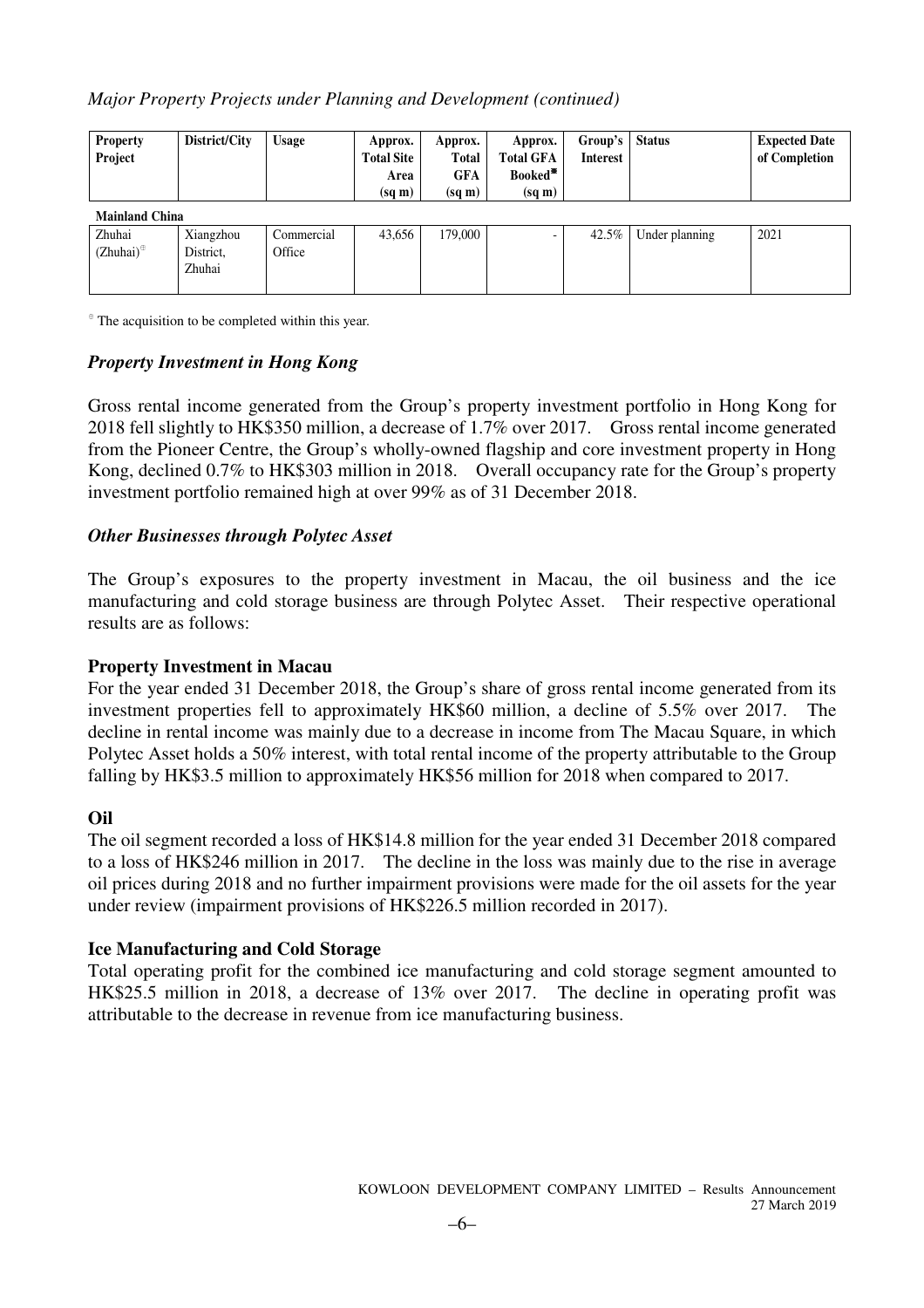# **PROSPECTS**

In Hong Kong, due to uncertainties rising from the China-US trade negotiations and interest hikes, both residential transaction volumes and prices fell substantially in the second half of 2018. However, as there has been growing optimism since February 2019 that the US and China would eventually reach a trade agreement, together with anticipation of less or no interest rate hikes for the year ahead, market sentiment started to improve. The Group has quickly taken advantage of improving market sentiment, actively promoting the presale/sale of its various development projects which are being well received by the market. The construction works of One East Coast are expected to be completed in the first half of 2019, with the Group expecting to obtain the certificate of compliance and deliver the presold units to purchasers in the second half of 2019. The construction works of 63 Pokfulam are expected to be completed in late 2019, with topping-out works being scheduled in the first half of 2019.

In Mainland China, it appears that the property measures imposed by the government over the past few years have effectively contained the property prices, allowing the housing market to grow healthily going forward. With the property measures in some cities gradually easing during the first quarter of 2019, property transaction volumes are expected to pick up in 2019 and therefore the presale/sale of the Group's various development projects should benefit.

In Macau, while overall property transaction volumes started to fall in the beginning of the second half of 2018, the sales activity in the property market appeared to have picked up in March 2019. If the market sentiment continues to improve during the year, the Group would expect the sales of La Marina to be satisfactory and hence the income to be received from its interest in the project would make a contribution to the Group's results in 2019.

Looking forward in 2019, in regards to the oil business in Kazakhstan, while the Group expects there would probably be no improvement in the segment results for the coming year, it will still closely monitor the trend of international oil prices and adjust its oil business strategy accordingly. The Group's ice manufacturing and cold storage business in Hong Kong is expected to improve in 2019 as there are some signs of pick up in overall business performance in the first quarter of this year when compared to the same period in 2018. The rental income from its investment properties in Macau is expected to continue to generate stable income for the Group in 2019.

The main source of the Group's income for the first half of 2019 is expected to come from recognition of presales/sales from Upper East in Hung Hom, with the majority of its sale to be recognised in the first half of 2019. As the construction works of both One East Coast in Lei Yue Mun and 63 Pokfulam in Pok Fu Lam Road are expected to be completed in the second half of 2019, a portion of presales will likely be recognised. Together with the income from Mainland China and Macau, barring unforeseeable circumstances, it is expected that the Group will show satisfactory growth in 2019.

I would like to take this opportunity to thank on behalf of the Board all our staff for their hard work, dedication and support and express my gratitude to my fellow directors for their guidance and valuable advice.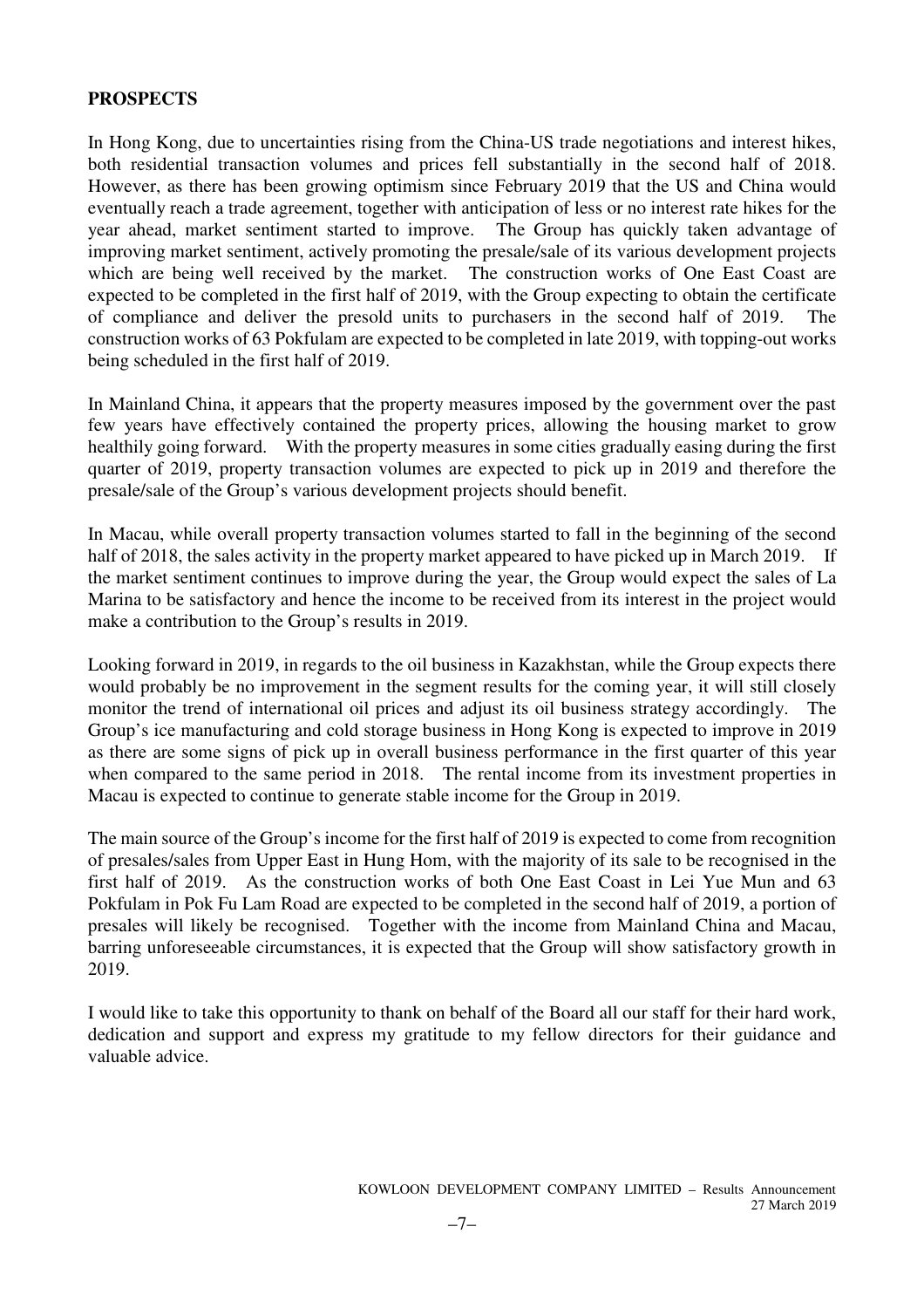# **CONSOLIDATED RESULTS**

The consolidated results of the Group for the year ended 31 December 2018 together with the comparative figures of 2017 are as follows:

# **Consolidated Income Statement**

*for the year ended 31 December 2018* 

|                                               | <b>Note</b>    | 2018<br><b>HK\$'000</b> | 2017<br>HK\$'000 |
|-----------------------------------------------|----------------|-------------------------|------------------|
| <b>Revenue</b>                                | $\mathfrak{Z}$ | 2,842,434               | 3,120,369        |
| Cost of sales                                 |                | (422,160)               | (1,729,663)      |
| Other revenue                                 |                | 33,605                  | 28,265           |
| Other net income/(expenses)                   | $\overline{4}$ | 987                     | (363, 807)       |
| Depreciation and amortisation                 |                | (15, 417)               | (16, 196)        |
| Staff costs                                   |                | (217, 482)              | (224, 338)       |
| Selling, marketing and distribution expenses  |                | (148, 729)              | (183, 853)       |
| Impairment of oil production and exploitation |                |                         |                  |
| assets                                        | 5              |                         | (226,500)        |
| Other operating expenses                      |                | (74, 857)               | (64, 919)        |
| Fair value changes on investment properties   |                | 360,389                 | 106,797          |
| Fair value changes on interests in property   |                |                         |                  |
| development                                   |                | 174,500                 |                  |
| <b>Profit from operations</b>                 |                | 2,533,270               | 446,155          |
| Finance costs                                 | 6              | (210, 544)              | (119,698)        |
| Share of profits of associated companies      |                | 57,552                  | 1,294,005        |
| Share of profits of joint ventures            |                | 343,627                 | 178,330          |
| <b>Profit before taxation</b>                 | $\mathcal{I}$  | 2,723,905               | 1,798,792        |
| Income tax                                    | 8              | (72, 033)               | (79, 891)        |
| Profit for the year                           |                | 2,651,872               | 1,718,901        |
| Attributable to:                              |                |                         |                  |
| Shareholders of the Company                   |                | 2,193,309               | 1,635,026        |
| Non-controlling interests                     |                | 458,563                 | 83,875           |
|                                               |                |                         |                  |
| Profit for the year                           |                | 2,651,872               | 1,718,901        |
| Earnings per share – Basic and diluted        | 9              | <b>HK\$1.86</b>         | HK\$1.41         |

KOWLOON DEVELOPMENT COMPANY LIMITED – Results Announcement 27 March 2019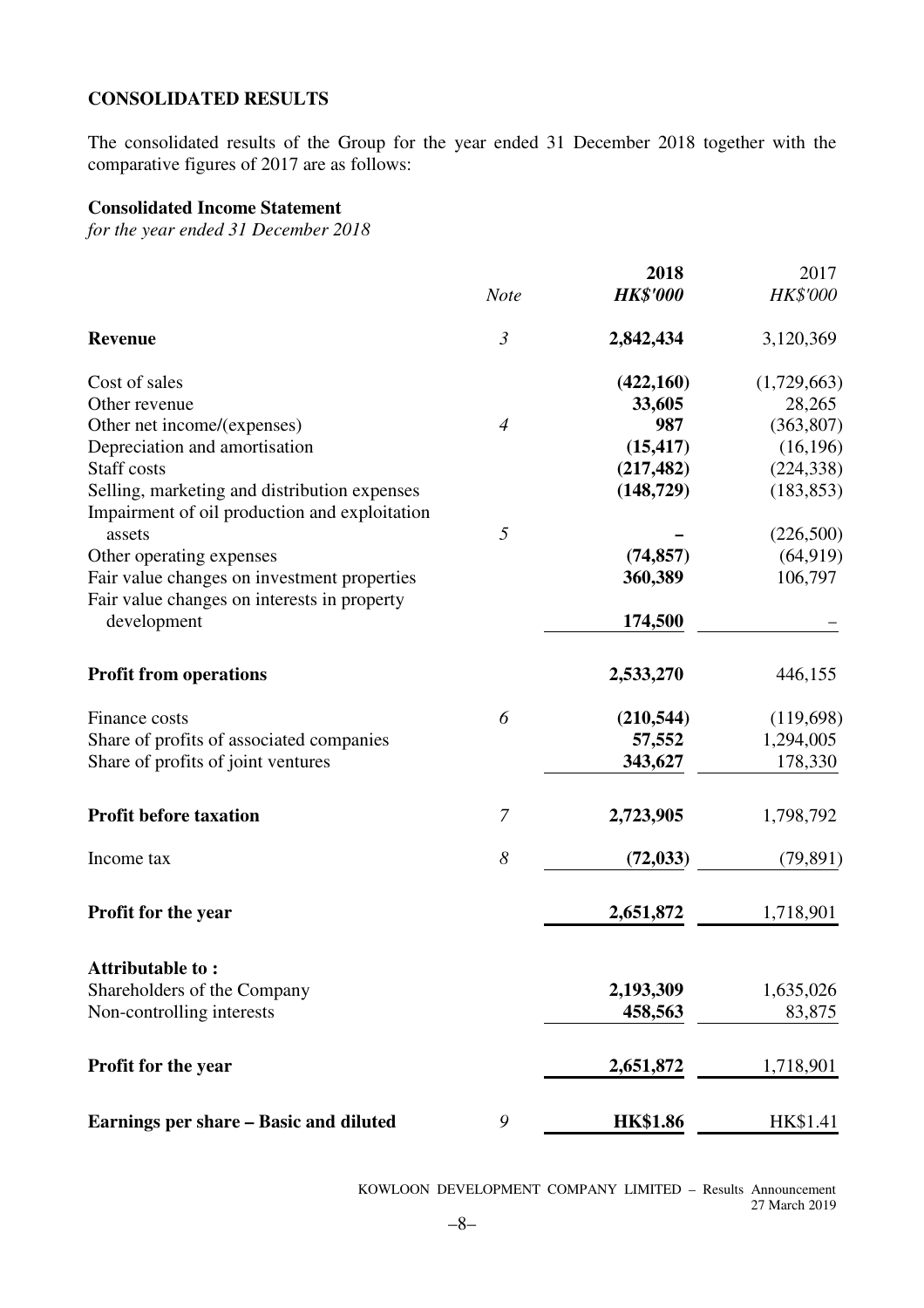# **Consolidated Statement of Comprehensive Income**

*for the year ended 31 December 2018* 

|                                                                                                         | 2018<br><b>HK\$'000</b> | 2017<br>HK\$'000      |
|---------------------------------------------------------------------------------------------------------|-------------------------|-----------------------|
| Profit for the year                                                                                     | 2,651,872               | 1,718,901             |
| Other comprehensive income for the year                                                                 |                         |                       |
| Items that may be reclassified subsequently to profit or loss:                                          |                         |                       |
| Exchange differences on translation of financial statements<br>of subsidiaries outside Hong Kong        | (161, 100)              | 222,378               |
| Changes in fair value of interests in property development                                              |                         | 130,365               |
| Transfer to income statement upon recognition of<br>distribution from interests in property development |                         | (555,793)             |
| Share of other comprehensive income of joint ventures and<br>associated companies                       | (165, 518)              | 208,471               |
|                                                                                                         | (326, 618)              | 5,421                 |
| Total comprehensive income for the year                                                                 | 2,325,254               | 1,724,322             |
| <b>Attributable to:</b>                                                                                 |                         |                       |
| Shareholders of the Company<br>Non-controlling interests                                                | 1,867,966<br>457,288    | 1,740,148<br>(15,826) |
| Total comprehensive income for the year                                                                 | 2,325,254               | 1,724,322             |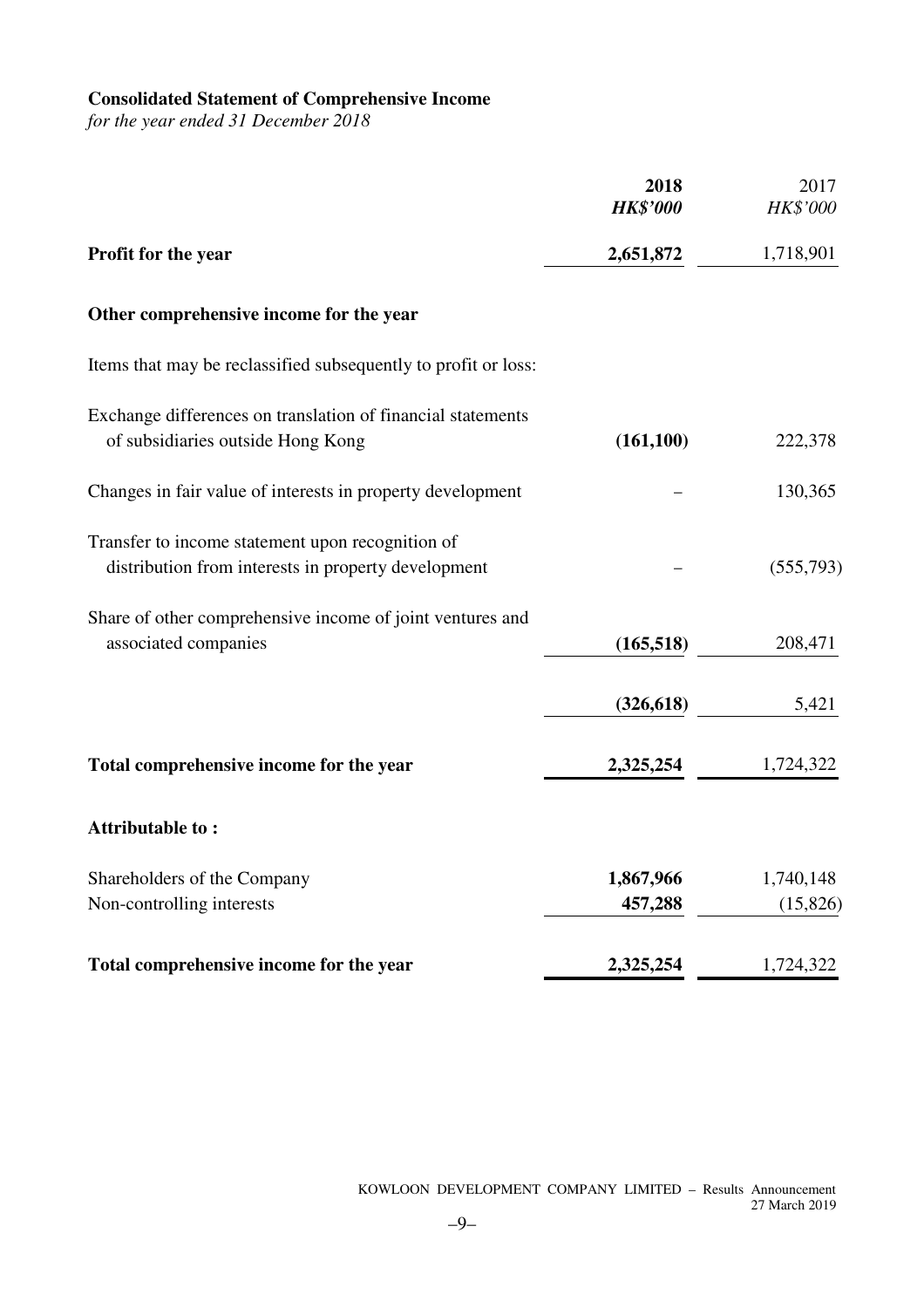# **Consolidated Statement of Financial Position**

*At 31 December 2018* 

|                                     |             |                 | 2018            |            | 2017       |
|-------------------------------------|-------------|-----------------|-----------------|------------|------------|
|                                     | <b>Note</b> | <b>HK\$'000</b> | <b>HK\$'000</b> | HK\$'000   | HK\$'000   |
| <b>Non-current assets</b>           |             |                 |                 |            |            |
| Investment properties               |             |                 | 10,607,850      |            | 10,313,500 |
| Property, plant and equipment       | 5           |                 | 767,118         |            | 541,625    |
| Oil exploitation assets             | 5           |                 | 27,516          |            | 28,175     |
| Interests in property development   | 11          |                 | 12,966,296      |            | 12,399,437 |
| Interest in joint ventures          |             |                 | 4,533,371       |            | 3,338,920  |
| Interest in associated companies    |             |                 | 1,680,459       |            | 1,824,171  |
| Loans and advances                  | 12          |                 | 818,470         |            | 978,265    |
| Deferred tax assets                 |             |                 | 125,794         |            | 122,010    |
|                                     |             |                 | 31,526,874      |            | 29,546,103 |
| <b>Current assets</b>               |             |                 |                 |            |            |
| Inventories                         |             | 20,015,325      |                 | 14,440,005 |            |
| Interests in property development   | 11          | 871,658         |                 | 1,264,017  |            |
| Trade and other receivables         | 12          | 1,130,952       |                 | 1,072,018  |            |
| Loans and advances                  | 12          | 25,014          |                 | 26,171     |            |
| Amount due from related             |             |                 |                 |            |            |
| companies                           |             | 1,480,000       |                 |            |            |
| Amount due from fellow subsidiaries |             |                 |                 | 665,161    |            |
| Amounts due from joint ventures     |             | 301,926         |                 | 88,651     |            |
| Pledged bank deposits               |             | 1,042,161       |                 | 15,000     |            |
| Cash and bank balances              |             | 1,068,348       |                 | 1,969,391  |            |
|                                     |             | 25,935,384      |                 | 19,540,414 |            |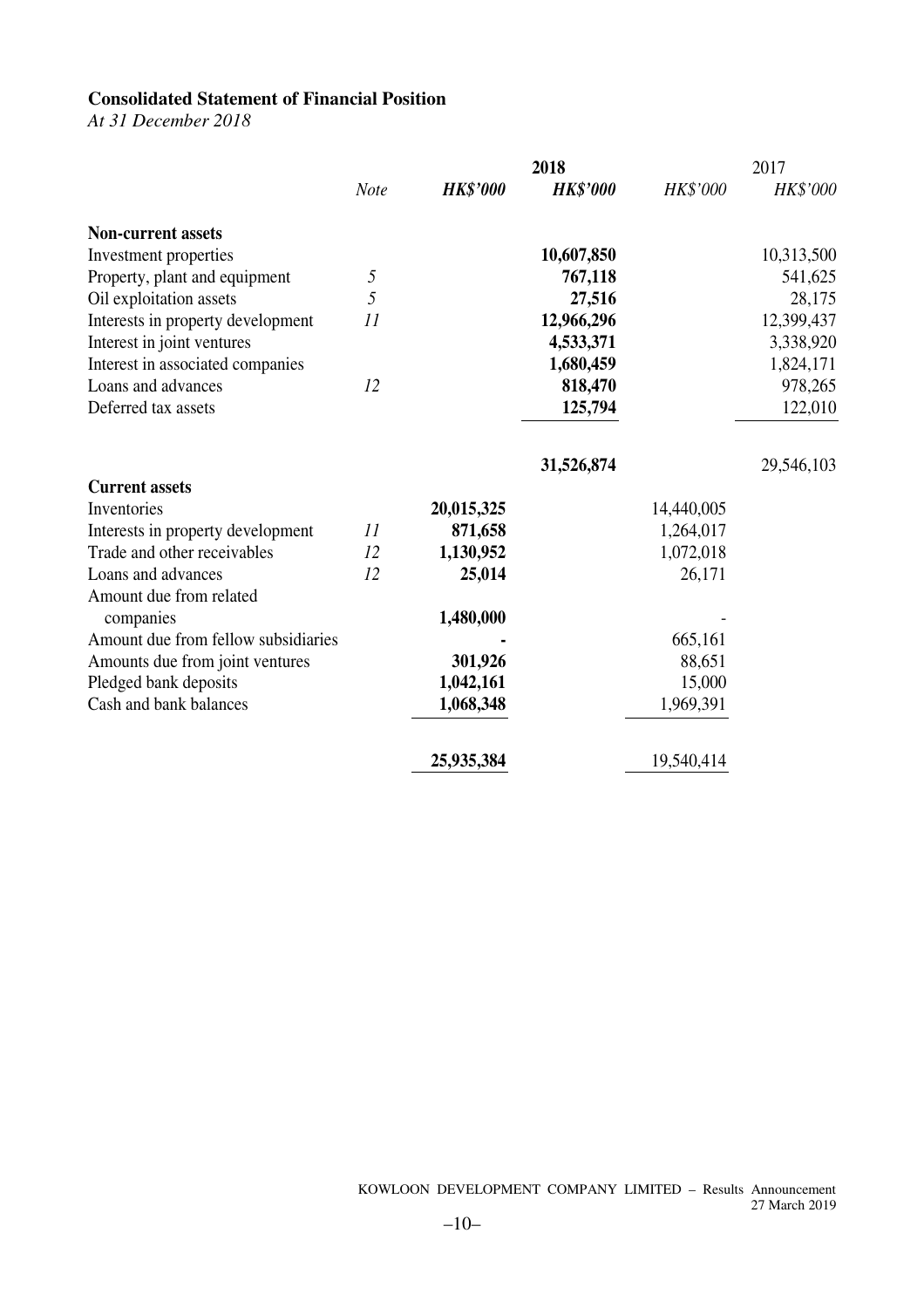|                                              |             |                 | 2018            |            | 2017            |
|----------------------------------------------|-------------|-----------------|-----------------|------------|-----------------|
|                                              | <b>Note</b> | <b>HK\$'000</b> | <b>HK\$'000</b> | HK\$'000   | <b>HK\$'000</b> |
| <b>Current liabilities</b>                   |             |                 |                 |            |                 |
| Trade and other payables                     | 13          | 6,401,167       |                 | 4,796,620  |                 |
| Amount due to a joint venture                |             | 709,312         |                 | 743,500    |                 |
| Loan from an associated company              |             | 45,218          |                 | 39,582     |                 |
| <b>Bank</b> loans                            |             | 6,825,941       |                 | 7,316,136  |                 |
| Current taxation                             |             | 176,819         |                 | 174,087    |                 |
|                                              |             | 14,158,457      |                 | 13,069,925 |                 |
| Net current assets                           |             |                 | 11,776,927      |            | 6,470,489       |
|                                              |             |                 |                 |            |                 |
| <b>Total assets less current liabilities</b> |             |                 | 43,303,801      |            | 36,016,592      |
| <b>Non-current liabilities</b>               |             |                 |                 |            |                 |
| Loan from a related company                  |             | 4,274,519       |                 |            |                 |
| Loan from ultimate holding                   |             |                 |                 |            |                 |
| company                                      |             |                 |                 | 619,526    |                 |
| <b>Bank</b> loans                            |             | 8,455,488       |                 | 6,344,000  |                 |
| Other payables<br>Deferred tax liabilities   |             | 17,450          |                 | 18,615     |                 |
|                                              |             | 730,970         |                 | 737,483    |                 |
|                                              |             |                 | 13,478,427      |            | 7,719,624       |
| <b>NET ASSETS</b>                            |             |                 | 29,825,374      |            | 28,296,968      |
|                                              |             |                 |                 |            |                 |
| <b>Capital and reserves</b>                  |             |                 |                 |            |                 |
| Share capital                                |             |                 | 8,636,490       |            | 8,636,490       |
| Reserves                                     |             |                 | 17,039,701      |            | 16,269,193      |
| Total equity attributable to the             |             |                 |                 |            |                 |
| shareholders of the Company                  |             |                 | 25,676,191      |            | 24,905,683      |
| Non-controlling interests                    |             |                 | 4,149,183       |            | 3,391,285       |
| <b>TOTAL EQUITY</b>                          |             |                 | 29,825,374      |            | 28,296,968      |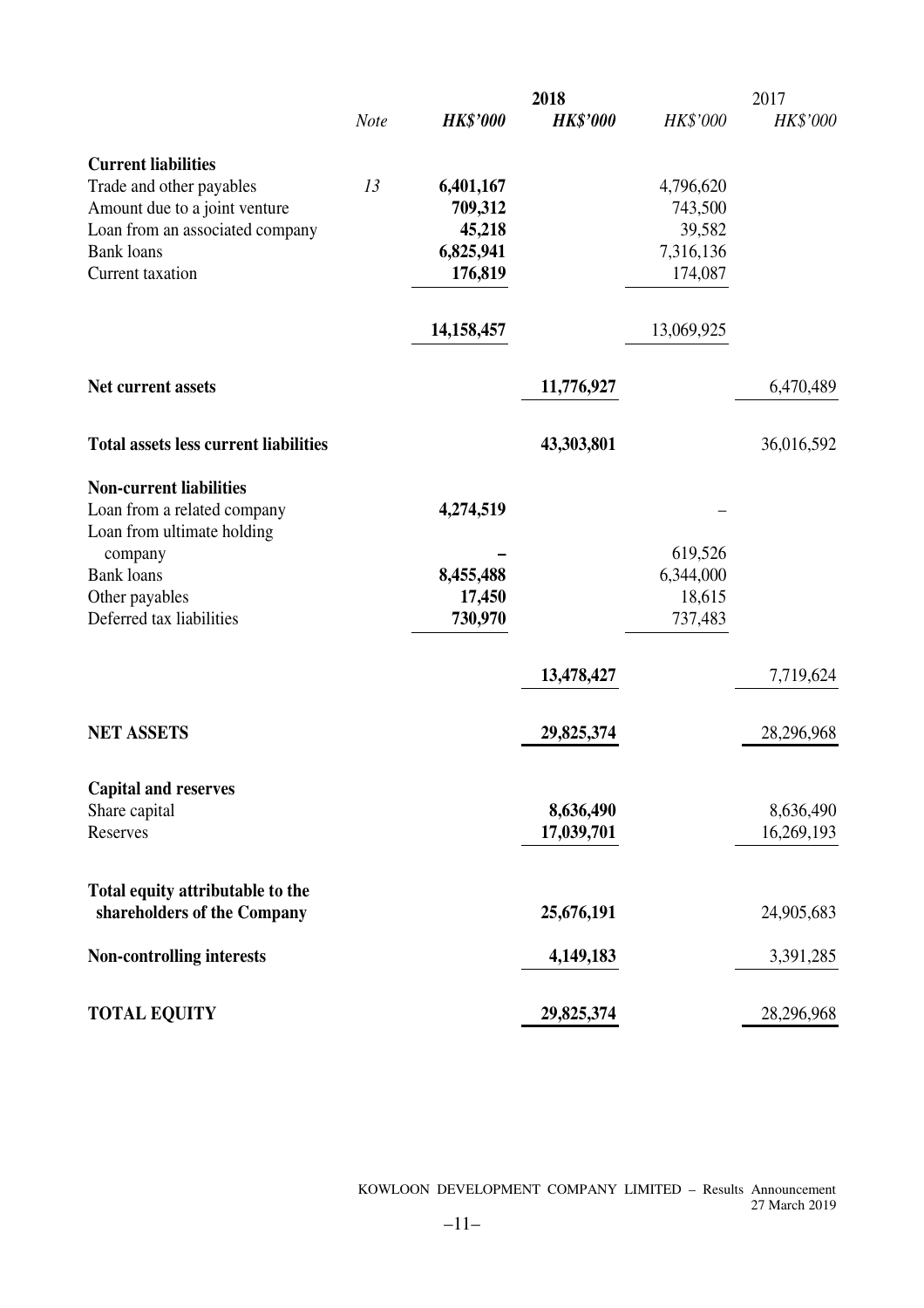#### *Notes*

#### **1 BASIS OF PREPARATION**

The financial statements have been prepared in accordance with all applicable Hong Kong Financial Reporting Standards ("HKFRSs"), which collective term includes all applicable individual Hong Kong Financial Reporting Standards, Hong Kong Accounting Standards ("HKASs") and Interpretations issued by the Hong Kong Institute of Certified Public Accountants ("HKICPA"), accounting principles generally accepted in Hong Kong and the requirements of the Hong Kong Companies Ordinance. The financial statements also comply with the applicable disclosure provisions of the Rules Governing the Listing of Securities on The Stock Exchange of Hong Kong Limited (the "Listing Rules").

The financial information relating to the financial years ended 31 December 2018 and 2017 included in this announcement of annual results does not constitute the Company's statutory annual consolidated financial statements for those financial years but is derived from those financial statements. Further information relating to these statutory financial statements disclosed in accordance with section 436 of the Hong Kong Companies Ordinance (Cap. 622) is as follows:

The Company has delivered the financial statements for the year ended 31 December 2017 to the Registrar of Companies in accordance with section 662(3) of, and Part 3 of Schedule 6 to, the Hong Kong Companies Ordinance and will deliver the financial statements for the year ended 31 December 2018 in due course. The Company's auditor has reported on those financial statements for both years. The auditor's reports were unqualified; did not include a reference to any matters to which the auditor drew attention by way of emphasis without qualifying its reports; and did not contain a statement under sections 406(2), 407(2) or (3) of the Hong Kong Companies Ordinance.

The HKICPA has issued certain new and revised HKFRSs that are first effective or available for early adoption for the current accounting period of the Group. Note 2 provides information on any changes in accounting policies resulting from initial application of these developments to the extent that they are relevant to the Group for the current and prior accounting periods reflected in the financial statements.

#### **2 CHANGES IN ACCOUNTING POLICIES**

#### **Overview**

- **(a)** The HKICPA has issued a number of new HKFRSs and amendments to HKFRSs that are first effective for the current accounting period of the Group. Of these, the following developments are relevant to the Group's financial statements:
	- (i) HKFRS 9, "Financial instruments"
	- (ii) HKFRS 15, "Revenue from contracts with customers"

The Group has not applied any new standard or interpretation that is not yet effective for the current accounting period.

The Group has been impacted by HKFRS 9 in relation to classification of financial assets and measurement of credit losses, and impacted by HKFRS 15 in relation to timing of revenue recognition. Details of the changes in accounting policies are discussed in note 2(b) for HKFRS 9 and note 2(c) for HKFRS 15.

Under the transition methods chosen, the Group recognises cumulative effect of the initial application of HKFRS 9 and HKFRS 15 as an adjustment to the opening balance of equity at 1 January 2018. Comparative information is not restated.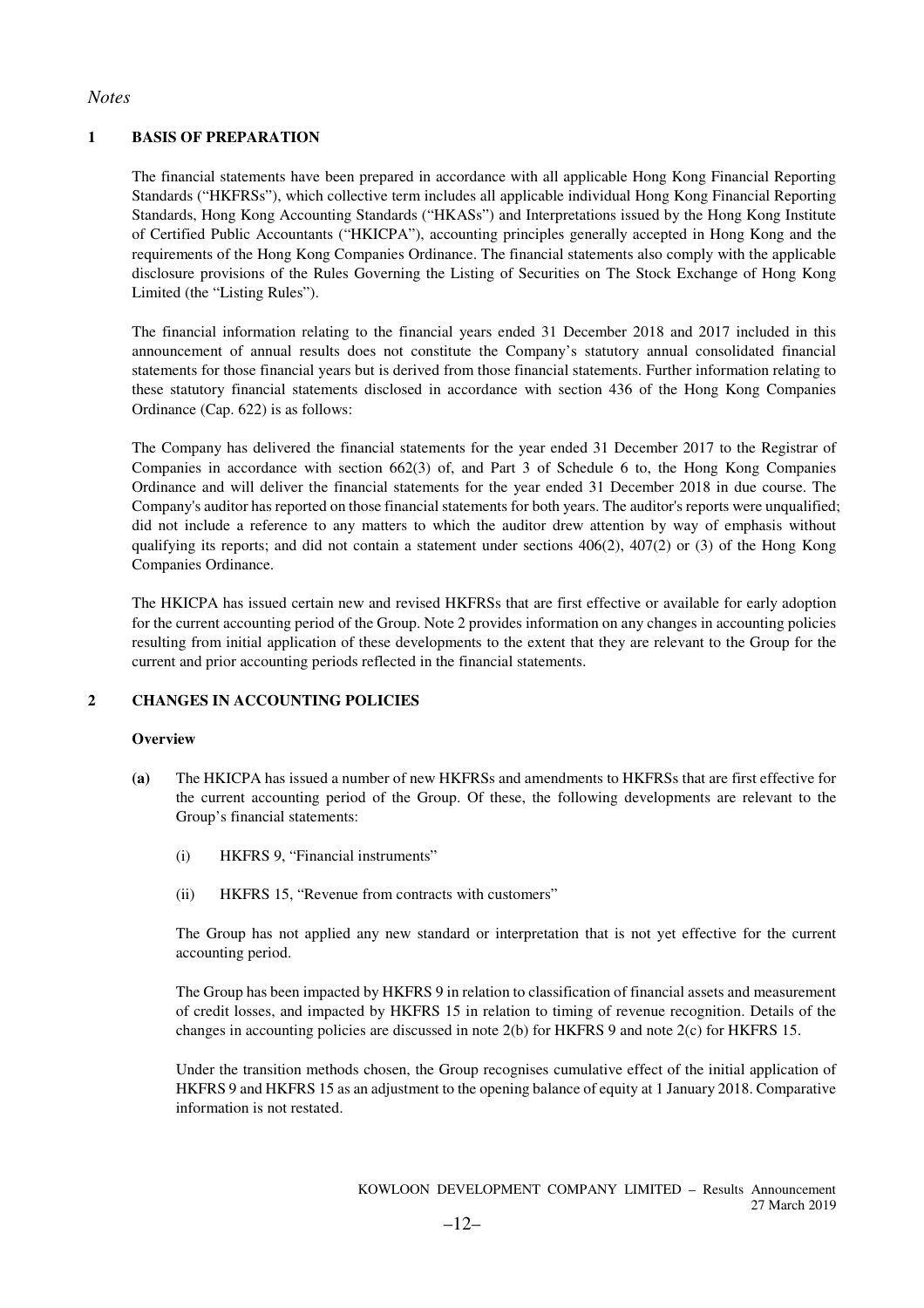#### **(b) HKFRS 9, "Financial instruments"**

The adoption of HKFRS 9 has resulted in the following changes in accounting policies for interests in property development:

In prior reporting periods, interests in property development are classified as available-for-sale financial assets and changes in fair value were recognised in other comprehensive income. Upon the adoption of HKFRS 9, interests in property development are classified as investments measured at fair value through profit or loss ("FVPL") and changes in fair value of the investments (including interest) are recognised in profit or loss.

The above changes in accounting policies have been applied retrospectively to items that existed at 1 January 2018 in accordance with the transition requirements. The Group has recognised the cumulative effect of initial application as an adjustment to the opening equity at 1 January 2018. Therefore, comparative information continues to be reported under HKAS 39, "Financial instruments: recognition and measurement".

The following table summarises the impact of transition to HKFRS 9 on retained profits and fair value reserves at 1 January 2018.

|                                                                       | HK\$'000    |
|-----------------------------------------------------------------------|-------------|
| <b>Retained profits</b>                                               |             |
| Transferred from fair value reserves relating to financial assets now |             |
| measured at FVPL                                                      | 2,801,436   |
| Increase in retained profits at 1 January 2018                        | 2,801,436   |
| <b>Fair value reserves</b>                                            |             |
| Transferred to retained profits relating to financial assets now      |             |
| measured at FVPL                                                      | (2,801,436) |
| Decrease in fair value reserves at 1 January 2018                     | (2,801,436) |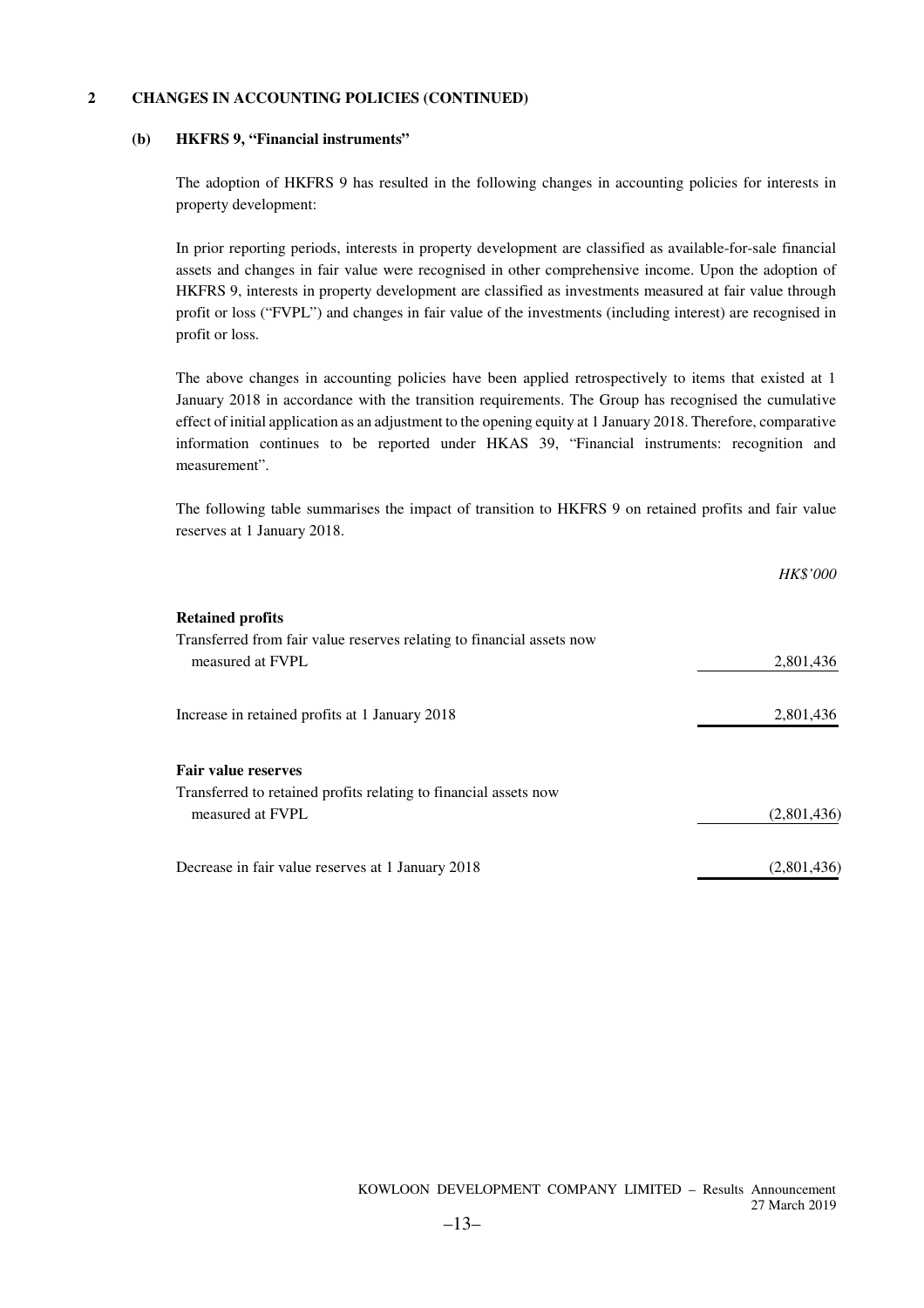#### **(b) HKFRS 9, "Financial instruments" (continued)**

The following table shows the original measurement category for available-for-sale financial assets under HKAS 39 and reconciles the carrying amounts of those financial assets determined in accordance with HKAS 39 to those determined in accordance with HKFRS 9.

|                                                         | HKAS <sub>39</sub> |                         | <b>HKFRS9</b>   |
|---------------------------------------------------------|--------------------|-------------------------|-----------------|
|                                                         | carrying           |                         | carrying        |
|                                                         | amount at          |                         | amount at       |
|                                                         | 31 December        |                         | 1 January       |
|                                                         | 2017               | <b>Reclassification</b> | 2018            |
|                                                         | <b>HK\$'000</b>    | <b>HK\$'000</b>         | <i>HK\$'000</i> |
| Financial assets carried at FVPL under HKFRS 9          |                    |                         |                 |
| Interests in property development <i>(remark)</i>       |                    | 13,663,454              | 13,663,454      |
| Financial assets classified as available-for-sale under |                    |                         |                 |
| HKAS <sub>39</sub>                                      |                    |                         |                 |
| Interests in property development (remark)              | 13,663,454         | (13,663,454)            |                 |

*Remark:* Under HKAS 39, interests in property development were classified as available-for-sale financial assets. They are classified as financial assets carried at FVPL under HKFRS 9.

The measurement categories for all financial assets and financial liabilities measured at amortised cost remain the same. The carrying amounts for all financial liabilities at 1 January 2018 have not been impacted by the initial application of HKFRS 9.

The Group did not designate or de-designate any financial asset or financial liability at FVPL at 1 January 2018.

The new impairment model in HKFRS 9 replaces the "incurred loss" model in HKAS 39 with an "expected credit loss" model. Under the expected credit loss model, it will no longer be necessary for a loss event to occur before an impairment loss is recognised. Instead, an entity is required to recognise and measure a lifetime expected credit loss, depending on the asset and the facts and circumstances. The application of the expected credit loss model will result in earlier recognition of credit losses, but with no material financial impact to the Group.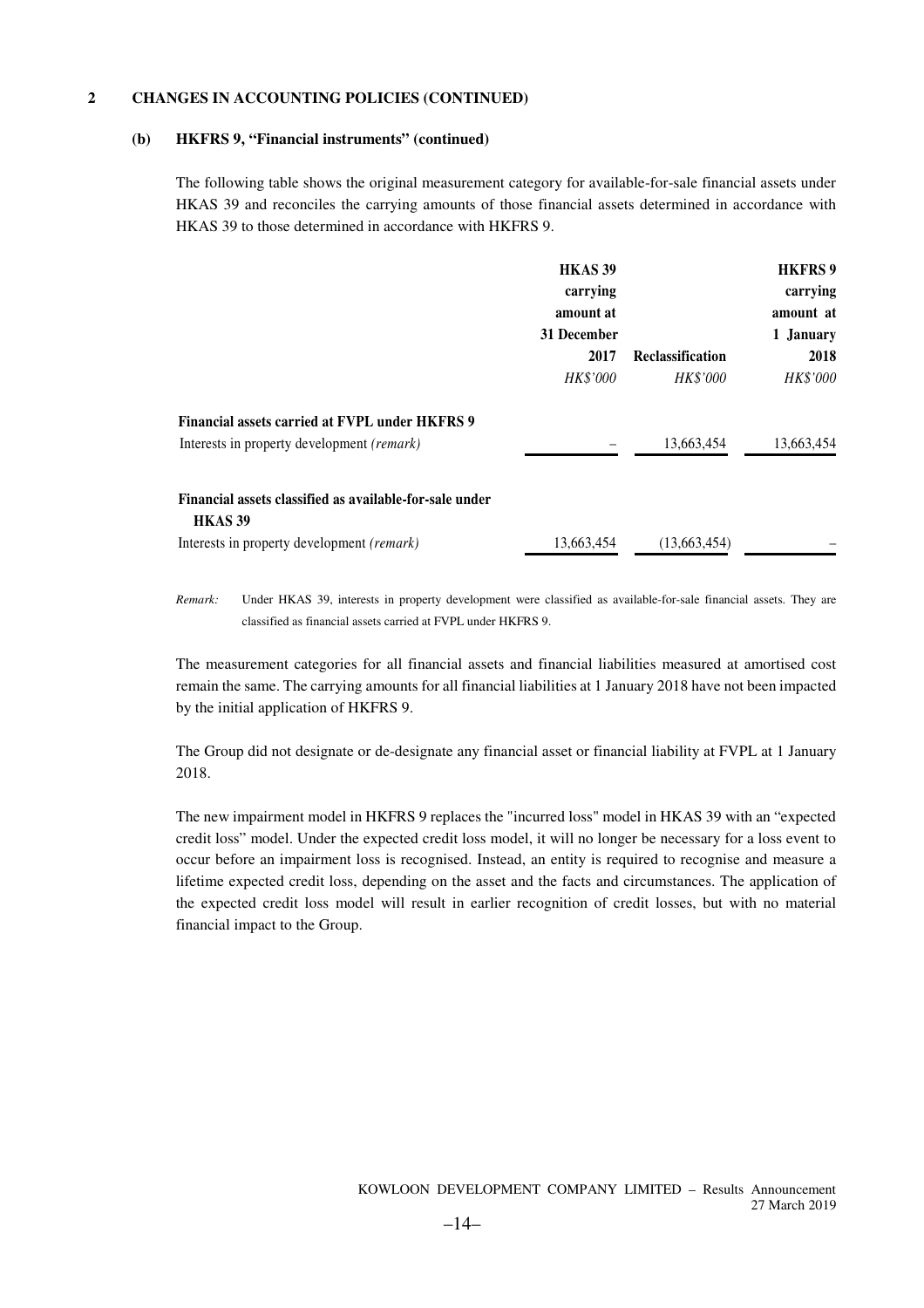#### **(c) HKFRS 15, "Revenue from contracts with customers"**

HKFRS 15 establishes a comprehensive framework for recognising revenue from contracts with customers. HKFRS 15 replaces HKAS 18, "Revenue", which covered revenue arising from sale of goods and rendering of services.

The Group has elected to use the cumulative effect transition method and will recognise the cumulative effect of initial application as an adjustment to the opening balance of equity at 1 January 2018, if any. Therefore, comparative information has not been restated and continues to be reported under HKAS 18. As allowed by HKFRS 15, the Group has applied the new requirements only to contracts that were not completed before 1 January 2018.

No adjustments to the opening balance of equity at 1 January 2018 have been made on the initial application of HKFRS 15 as the Group did not have contracts that were not completed before 1 January 2018.

Under the requirements of HKFRS 15, revenue from sale of goods and provision of services by the Group will be recognised when the customer obtains control of the promised goods or services in the contract. The Group has assessed that the adoption of HKFRS 15 would have impact on the recognition of revenue relating to the Group's sale of properties, under which the revenue from the sale of properties during the accounting period is recognised in the Group's consolidated income statement on the basis that control over the ownership of the property has been passed to the customer during the current accounting period. Taking into account the contract terms, the Group's business practice and the legal and regulatory environment of Hong Kong, Mainland China and Macau, the property sales contracts do not meet the criteria for recognising revenue over time and therefore revenue from property sales continues to be recognised at a point in time. Previously, the revenue from the sale of properties was recognised upon the later of the execution of a binding sale agreement and when the relevant occupation permit/completion certificate issued by the respective building authority, which was taken to be the point in time when the risks and rewards of ownership of the property have passed to the customer.

The Group currently offers different payment scheme to customers, in relation to which the transaction price and the amount of revenue from the sale of property will be adjusted when significant financing component exists in that contract.

The excess of cumulative revenue recognised in profit or loss over and above the cumulative payments by customers at the end of the reporting period is recognised as contract asset under "Trade and other receivables" in the consolidated statement of financial position. The excess of cumulative payments made by customers over and above the cumulative revenue recognised in profit or loss at the end of the reporting period is recognised as contract liability under "Trade and other payables" in the consolidated statement of financial position.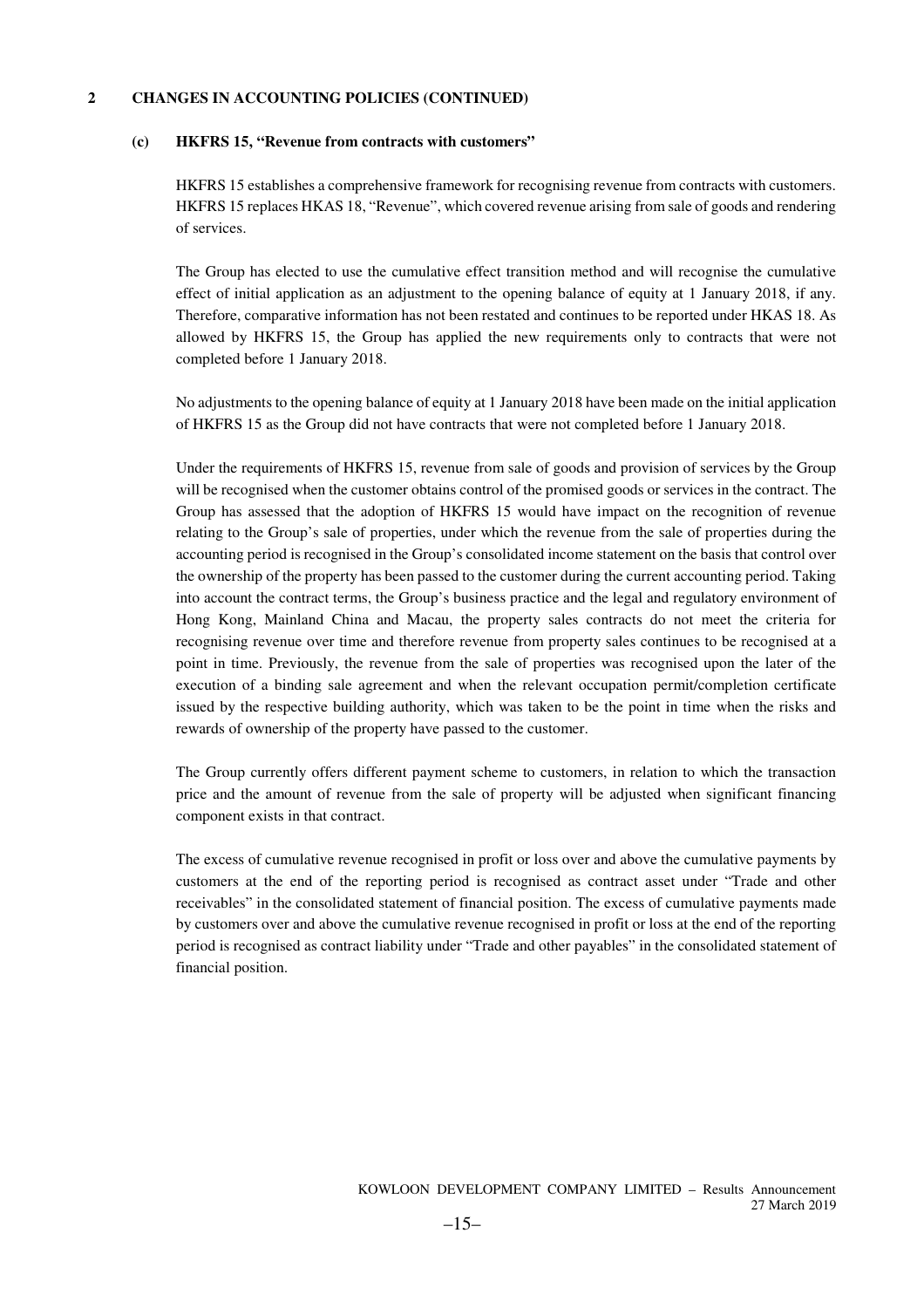#### **(c) HKFRS 15, "Revenue from contracts with customers" (continued)**

The following tables summarise the estimated impact of the adoption of HKFRS 15 on the Group's consolidated financial statements for the year ended 31 December 2018, by comparing the amounts reported under HKFRS 15 in these consolidated financial statements with estimates of the hypothetical amounts that would have been recognised under HKAS 18 if it had continued to be applied in 2018 instead of HKFRS 15. These tables show only those line items impacted by the adoption of HKFRS 15:

|                                                                                                                                                   | <b>Amounts</b><br>reported in<br>accordance<br>with HKFRS 15<br>(A)<br><b>HK\$'000</b> | <b>Hypothetical</b><br>amounts under<br><b>HKAS18</b><br>(B)<br><b>HK\$'000</b> | Difference:<br><b>Estimated</b><br>impact of<br>adoption of<br><b>HKFRS 15</b><br>on 2018<br>$(A) - (B)$<br><b>HK\$'000</b> |
|---------------------------------------------------------------------------------------------------------------------------------------------------|----------------------------------------------------------------------------------------|---------------------------------------------------------------------------------|-----------------------------------------------------------------------------------------------------------------------------|
| Line items in the consolidated income statement of profit or<br>loss for the year ended 31 December 2018 impacted by the<br>adoption of HKFRS 15: |                                                                                        |                                                                                 |                                                                                                                             |
| Revenue<br>Cost of sales<br>Selling, marketing and distribution expenses                                                                          | 2,842,434<br>(422,160)<br>(148, 729)                                                   | 7,555,177<br>(3,194,004)<br>(310,701)                                           | (4,712,743)<br>2,771,844<br>161,972                                                                                         |
| Profit from operations                                                                                                                            | 2,533,270                                                                              | 4,312,197                                                                       | (1,778,927)                                                                                                                 |
| Profit before taxation                                                                                                                            | 2,723,905                                                                              | 4,502,832                                                                       | (1,778,927)                                                                                                                 |
| Income Tax                                                                                                                                        | (72, 033)                                                                              | (365, 556)                                                                      | 293,523                                                                                                                     |
| Profit for the year                                                                                                                               | 2,651,872<br>2,193,309                                                                 | 4,137,276<br>3,678,713                                                          | (1,485,404)                                                                                                                 |
| Profit attributable to shareholders of the Company<br>Earnings per share – Basic and diluted $(HK\$                                               | 1.86                                                                                   | 3.12                                                                            | (1,485,404)<br>(1.26)                                                                                                       |
| Line items in the consolidated statement of comprehensive<br>income for the year ended 31 December 2018 impacted by<br>the adoption of HKFRS 15:  |                                                                                        |                                                                                 |                                                                                                                             |
| Total comprehensive income for the year<br>Total comprehensive income for the year to shareholders of                                             | 2,325,254                                                                              | 3,810,658                                                                       | (1,485,404)                                                                                                                 |
| the Company                                                                                                                                       | 1,867,966                                                                              | 3,353,370                                                                       | (1,485,404)                                                                                                                 |
| Line items in the consolidated statement of financial position<br>as at 31 December 2018 impacted by the adoption of<br><b>HKFRS 15:</b>          |                                                                                        |                                                                                 |                                                                                                                             |
| Deferred tax assets                                                                                                                               | 125,794                                                                                | 107,075                                                                         | 18,719                                                                                                                      |
| <b>Total non-current assets</b>                                                                                                                   | 31,526,874                                                                             | 31,508,155                                                                      | 18,719                                                                                                                      |
| Inventories                                                                                                                                       | 20,015,325                                                                             | 17,243,481                                                                      | 2,771,844                                                                                                                   |
| Trade and other receivables                                                                                                                       | 1,130,952                                                                              | 3,576,598                                                                       | (2,445,646)                                                                                                                 |
| <b>Total current assets</b>                                                                                                                       | 25,935,384                                                                             | 25,609,186                                                                      | 326,198                                                                                                                     |
| Trade and other payables                                                                                                                          | 6,401,167                                                                              | 4,296,042                                                                       | 2,105,125                                                                                                                   |
| Current taxation<br><b>Total current liabilities</b>                                                                                              | 176,819                                                                                | 451,623                                                                         | (274, 804)                                                                                                                  |
| <b>Net assets</b>                                                                                                                                 | 14,158,457<br>29,825,374                                                               | 12,328,136<br>31,310,778                                                        | 1,830,321<br>(1,485,404)                                                                                                    |
| Reserves                                                                                                                                          | 17,039,701                                                                             | 18,525,105                                                                      | (1,485,404)                                                                                                                 |
| Total equity attributable to shareholders of the Company                                                                                          | 25,676,191                                                                             | 27,161,595                                                                      | (1,485,404)                                                                                                                 |
| <b>Total equity</b>                                                                                                                               | 29,825,374                                                                             | 31,310,778                                                                      | (1,485,404)                                                                                                                 |

KOWLOON DEVELOPMENT COMPANY LIMITED – Results Announcement 27 March 2019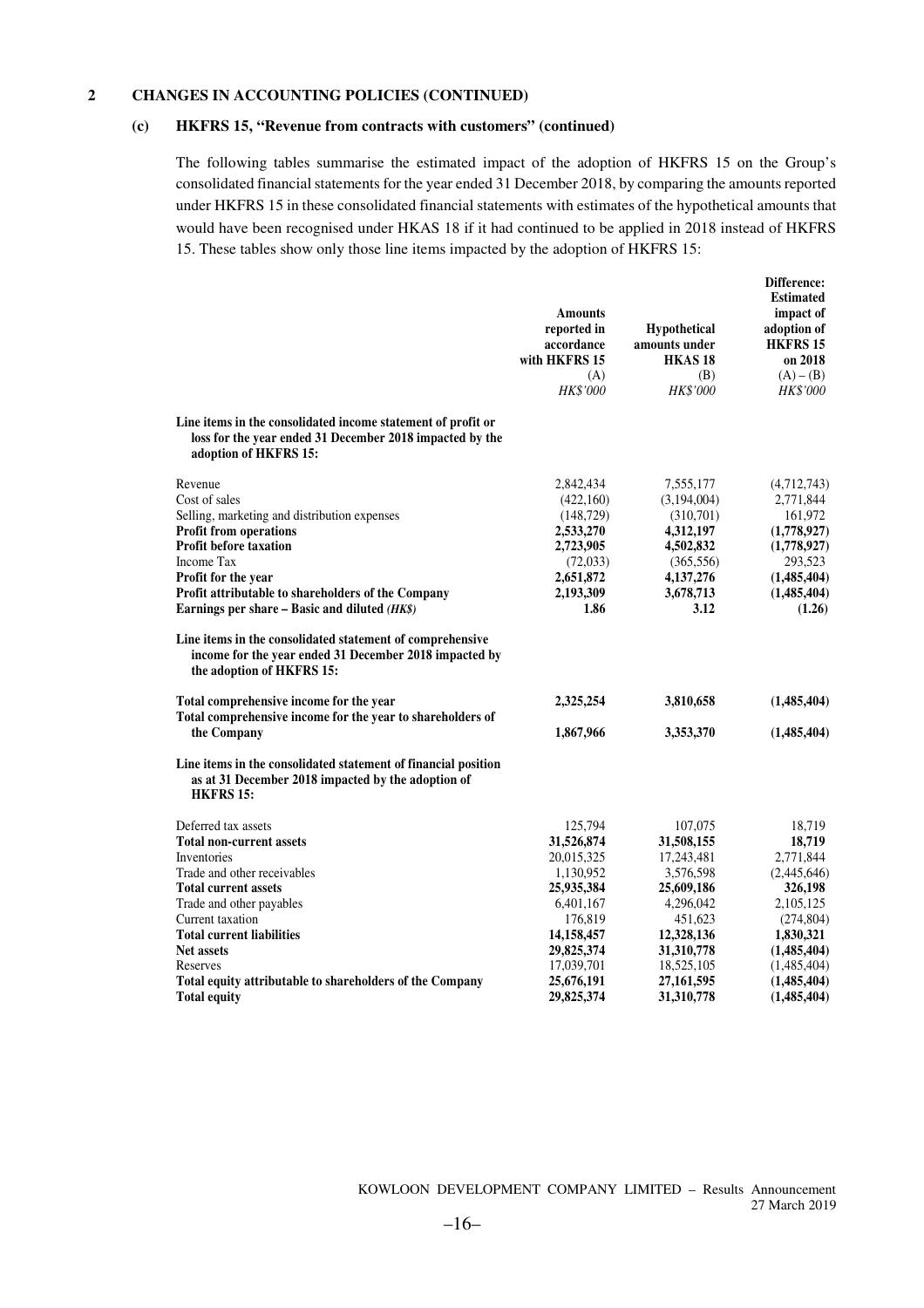#### **3 SEGMENT REPORTING**

The Group manages its business by a mixture of both business lines and geography. In a manner consistent with the way in which information is reported internally to the Group's top management for the purposes of assessing segment performance and allocating resources between segments, the Group has identified the following six reportable segments.

- Property development segment (Hong Kong/Mainland China/Macau): the development and sale of properties and interests in property development. Given the importance of the property development division to the Group, the Group's property development business is segregated further into three reportable segments on a geographical basis.
- Property investment segment: the leasing of properties to generate rental income and to gain from the appreciation in the properties' values in the long term.
- Oil segment: oil exploration and production.
- Other businesses segment: mainly includes the provision of finance services, income from the sale of ice and the provision of cold storage services and treasury operations.

Revenue comprises mainly rental income from properties, gross proceeds from sale of properties and crude oil, income from interests in property development and interest income.

Reporting segment profit represents profit before taxation by excluding fair value changes on investment properties and interests in property development, finance costs, exceptional items and head office and corporate income/expenses.

Segment assets include all tangible, intangible assets and current assets with the exception of deferred tax assets and other corporate assets.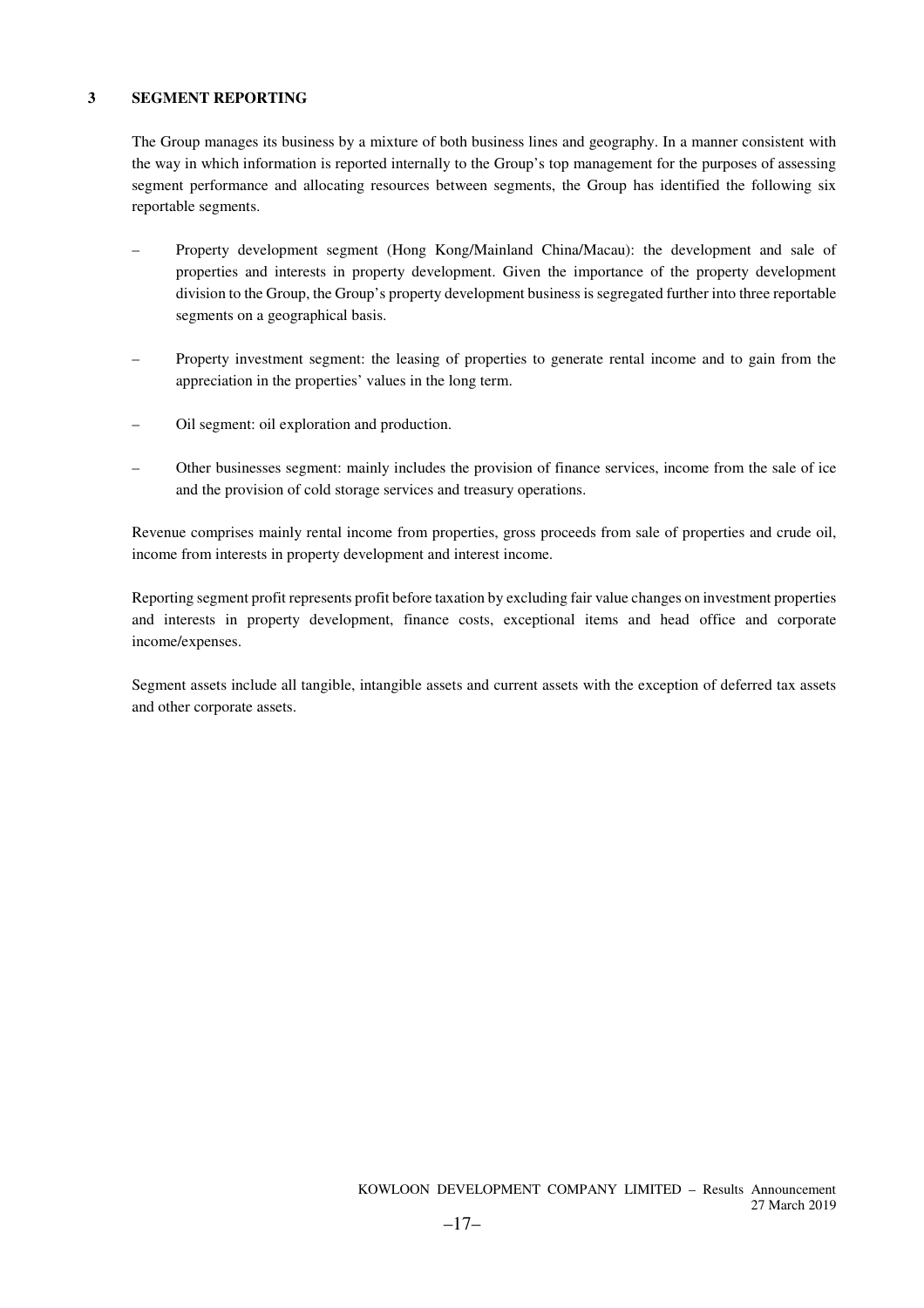#### **(a) Segment results and assets**

Information regarding the Group's reportable segments as provided to the Group's top management for the purposes of resource allocation and assessment of segment performance for the year is set out below.

|                                                              |                                 |                                 |                                      | 2018                     |                                           |                        |                                  |
|--------------------------------------------------------------|---------------------------------|---------------------------------|--------------------------------------|--------------------------|-------------------------------------------|------------------------|----------------------------------|
|                                                              |                                 | Property development            |                                      |                          |                                           |                        |                                  |
|                                                              | Consolidated<br><b>HK\$'000</b> | Hong<br>Kong<br><b>HK\$'000</b> | Mainland<br>China<br><b>HK\$'000</b> | Macau<br><b>HK\$'000</b> | Property<br>investment<br><b>HK\$'000</b> | 0il<br><b>HK\$'000</b> | <b>Others</b><br><b>HK\$'000</b> |
| Revenue                                                      | 2,842,434                       | 65,492                          | 741,513                              | 1,400,000                | 350,183                                   | 75,053                 | 210,193                          |
| Reportable segment profit                                    | 2,498,047                       | 43,509                          | 557,886                              | 1,406,187                | 397,350                                   | (14, 777)              | 107,892                          |
| Other net income                                             | 987                             |                                 |                                      |                          | 987                                       |                        |                                  |
| Fair value changes on                                        |                                 |                                 |                                      |                          |                                           |                        |                                  |
| investment properties                                        | 360,389                         |                                 |                                      |                          | 360,389                                   |                        |                                  |
| Fair value changes on interests in                           |                                 |                                 |                                      |                          |                                           |                        |                                  |
| property development                                         | 174,500                         |                                 | 4,299                                | 170,201                  |                                           |                        |                                  |
| Share of fair value changes on<br>investment properties of a |                                 |                                 |                                      |                          |                                           |                        |                                  |
| joint venture                                                | 45,674                          |                                 |                                      |                          | 45,674                                    |                        |                                  |
| Head office and corporate                                    |                                 |                                 |                                      |                          |                                           |                        |                                  |
| expenses                                                     | (145, 148)                      |                                 |                                      |                          |                                           |                        |                                  |
| Finance costs                                                | (210, 544)                      |                                 |                                      |                          |                                           |                        |                                  |
| Profit before taxation                                       | 2,723,905                       |                                 |                                      |                          |                                           |                        |                                  |
| Share of profits of associated                               |                                 |                                 |                                      |                          |                                           |                        |                                  |
| companies                                                    | 57,552                          |                                 | 55,335                               |                          |                                           |                        | 2,217                            |
| Share of profits of joint ventures                           | 343,627                         |                                 | 232,008                              |                          | 111,619                                   |                        |                                  |
| Interest income                                              | 86,817                          |                                 |                                      |                          |                                           |                        | 86,817                           |
| Depreciation and amortisation                                | (33,074)                        |                                 |                                      |                          |                                           | (17, 862)              | (15,212)                         |

During the year ended 31 December 2018, the Group had recognised distributions from interests in property development in Macau and Mainland China with a total amount of HK\$1,660,000,000 under the property development segment, which exceeded 10% of the Group's revenue.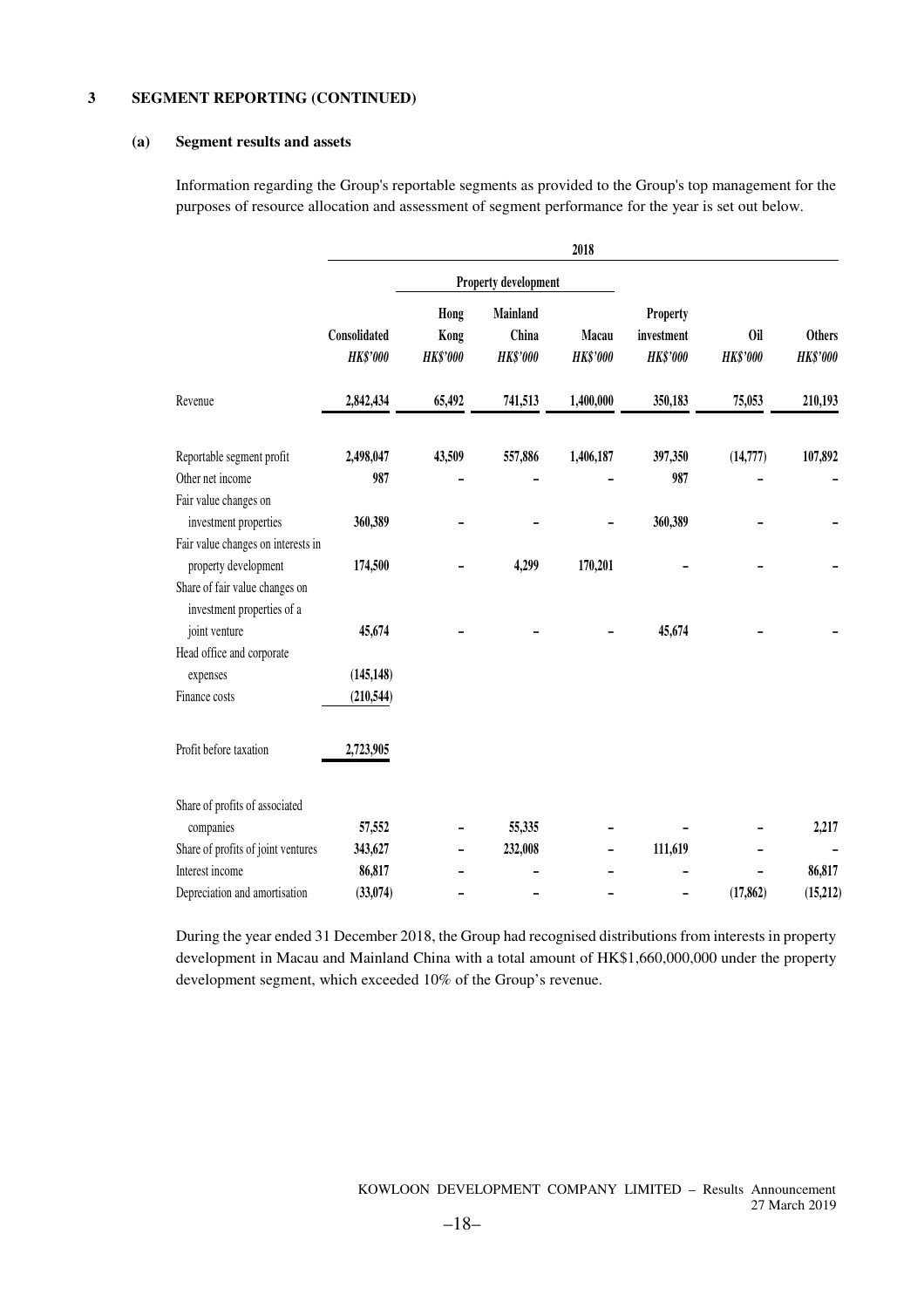#### **(a) Segment results and assets (continued)**

|                                                              |                          |                          |                               | 2017              |                                    |                        |                           |
|--------------------------------------------------------------|--------------------------|--------------------------|-------------------------------|-------------------|------------------------------------|------------------------|---------------------------|
|                                                              |                          |                          | Property development          |                   |                                    |                        |                           |
|                                                              | Consolidated<br>HK\$'000 | Hong<br>Kong<br>HK\$'000 | Mainland<br>China<br>HK\$'000 | Macau<br>HK\$'000 | Property<br>investment<br>HK\$'000 | <b>Oil</b><br>HK\$'000 | <b>Others</b><br>HK\$'000 |
| Revenue                                                      | 3,120,369                | 587,266                  | 1,420,333                     | 500,000           | 356,323                            | 61,930                 | 194,517                   |
| Reportable segment profit                                    | 2,251,078                | 32,743                   | 1,473,150                     | 505,213           | 405,880                            | (246, 321)             | 80,413                    |
| Other net expenses                                           | (363, 807)               |                          | (364,900)                     |                   | 1,093                              |                        |                           |
| Fair value changes on                                        |                          |                          |                               |                   |                                    |                        |                           |
| investment properties                                        | 106,797                  |                          |                               |                   | 106,797                            |                        |                           |
| Share of fair value changes on<br>investment properties of a |                          |                          |                               |                   |                                    |                        |                           |
| joint venture                                                | 36,080                   |                          |                               |                   | 36,080                             |                        |                           |
| Head office and corporate                                    |                          |                          |                               |                   |                                    |                        |                           |
| expenses                                                     | (111, 658)               |                          |                               |                   |                                    |                        |                           |
| Finance costs                                                | (119, 698)               |                          |                               |                   |                                    |                        |                           |
| Profit before taxation                                       | 1,798,792                |                          |                               |                   |                                    |                        |                           |
| Share of profits of associated                               |                          |                          |                               |                   |                                    |                        |                           |
| companies                                                    | 1,294,005                |                          | 1,290,752                     |                   |                                    |                        | 3,253                     |
| Share of profits of joint ventures                           | 178,330                  |                          | 72,168                        |                   | 106,162                            |                        |                           |
| Interest income                                              | 57,499                   |                          |                               |                   |                                    |                        | 57,499                    |
| Write down of inventories                                    | (364,900)                |                          | (364,900)                     |                   |                                    |                        |                           |
| Impairment of oil production and                             |                          |                          |                               |                   |                                    |                        |                           |
| exploitation assets                                          | (226, 500)               |                          |                               |                   |                                    | (226,500)              |                           |
| Depreciation and amortisation                                | (34,037)                 |                          |                               |                   |                                    | (17,933)               | (16, 104)                 |

During the year ended 31 December 2017, the Group had recognised distributions from interests in property development in Macau and Mainland China with a total amount of HK\$555,793,000 under the property development segment, which exceeded 10% of the Group's revenue.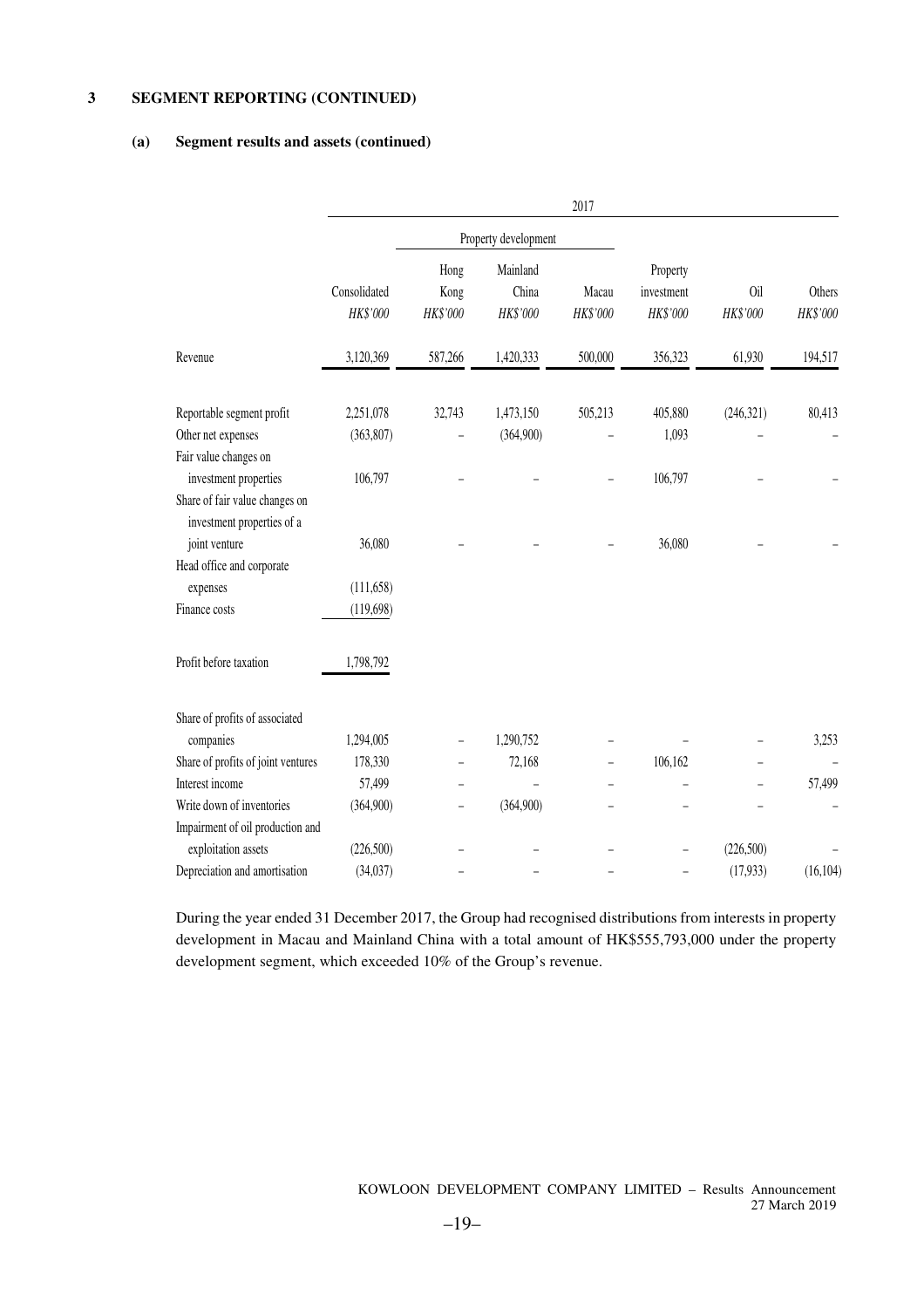### **(a) Segment results and assets (continued)**

|                                                                                                                                         |                                                            |                                 |                                      | 2018                     |                                           |                        |                                  |
|-----------------------------------------------------------------------------------------------------------------------------------------|------------------------------------------------------------|---------------------------------|--------------------------------------|--------------------------|-------------------------------------------|------------------------|----------------------------------|
|                                                                                                                                         | Property development                                       |                                 |                                      |                          |                                           |                        |                                  |
|                                                                                                                                         | Consolidated<br><b>HK\$'000</b>                            | Hong<br>Kong<br><b>HK\$'000</b> | Mainland<br>China<br><b>HK\$'000</b> | Macau<br><b>HK\$'000</b> | Property<br>investment<br><b>HK\$'000</b> | Oil<br><b>HK\$'000</b> | <b>Others</b><br><b>HK\$'000</b> |
| Reportable segment assets<br>Deferred tax assets<br>Pledged bank deposits<br>Cash and bank balances<br>Head office and corporate assets | 55,095,682<br>125,794<br>1,042,161<br>1,068,348<br>130,273 | 11,050,856                      | 16,896,729                           | 13,305,655               | 12,134,318                                | 343,485                | 1,364,639                        |
| Consolidated total assets                                                                                                               | 57,462,258                                                 |                                 |                                      |                          |                                           |                        |                                  |
| Interest in associated companies<br>Interest in and amounts due from<br>joint ventures                                                  | 1,680,459<br>4,835,297                                     |                                 | 1,645,826<br>3,319,017               |                          | 1,516,280                                 |                        | 34,633                           |
|                                                                                                                                         |                                                            |                                 |                                      | 2017                     |                                           |                        |                                  |
|                                                                                                                                         |                                                            |                                 | Property development                 |                          |                                           |                        |                                  |
|                                                                                                                                         | Consolidated<br>HK\$'000                                   | Hong<br>Kong<br>HK\$'000        | Mainland<br>China<br>HK\$'000        | Macau<br>HK\$'000        | Property<br>investment<br>HK\$'000        | 0il<br>HK\$'000        | Others<br>HK\$'000               |
| Reportable segment assets<br>Deferred tax assets<br>Pledged bank deposit<br>Cash and bank balances<br>Head office and corporate assets  | 46,684,093<br>122,010<br>15,000<br>1,969,391<br>296,023    | 8,625,949                       | 12,170,197                           | 12,418,198               | 11,807,987                                | 366,591                | 1,295,171                        |
| Consolidated total assets                                                                                                               | 49,086,517                                                 |                                 |                                      |                          |                                           |                        |                                  |
| Interest in associated companies<br>Interest in and amounts due from                                                                    | 1,824,171                                                  |                                 | 1,791,755                            |                          |                                           |                        | 32,416                           |
| joint ventures                                                                                                                          | 3,427,571                                                  |                                 | 1,954,226                            |                          | 1,473,345                                 |                        |                                  |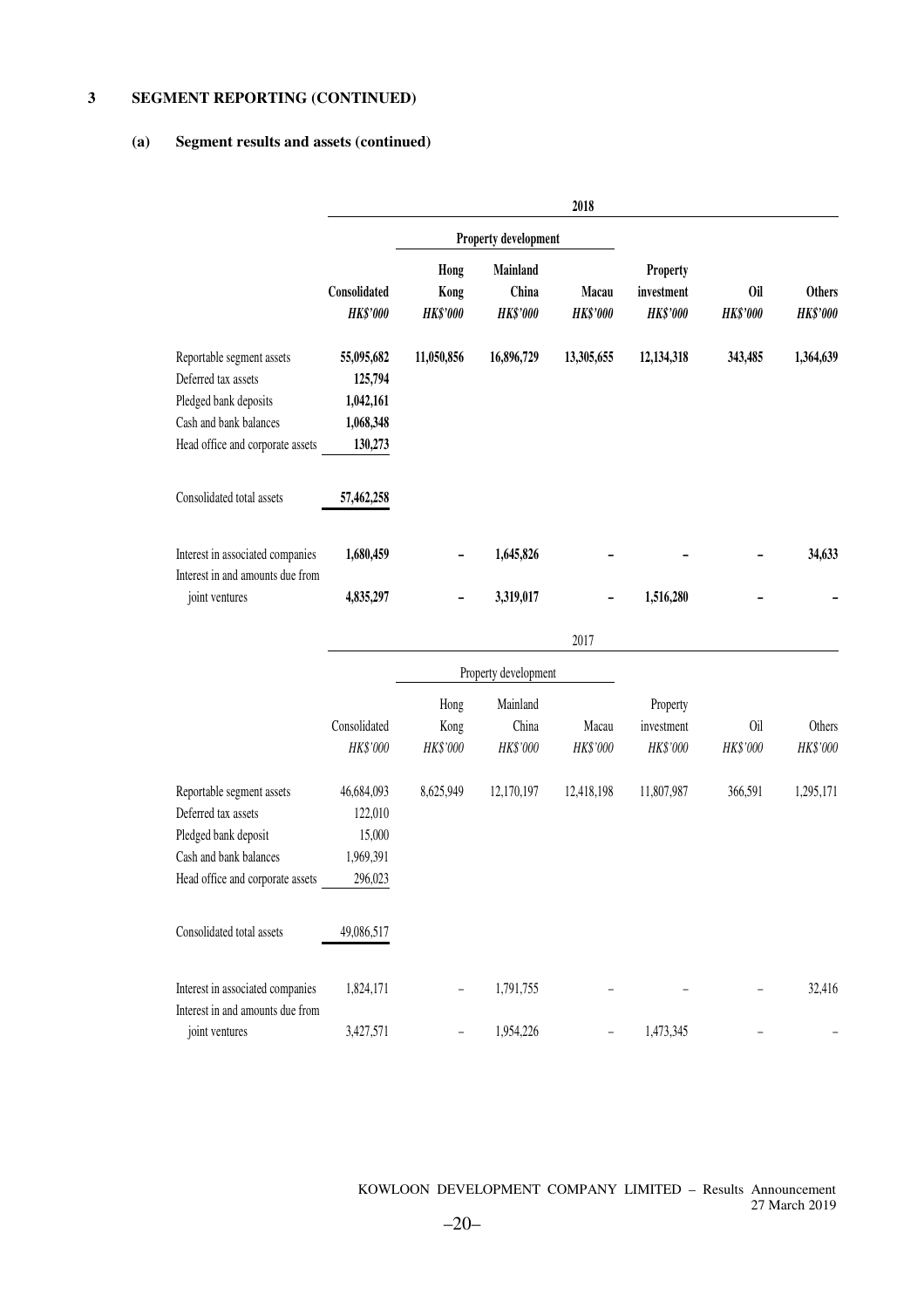#### **(b) Geographic information**

The following table sets out information about the geographical location of (i) the Group's revenue from external customers and (ii) the Group's non-current assets other than financial instruments and deferred assets. The geographical location of customers is based on the location at which the services were provided or the goods were delivered. The geographical location of non-current assets is based on the physical location of the asset and, in case of interests in associated companies and joint ventures, the location of operations.

|                               | <b>Revenue</b>  |                 |                 | <b>Non-current assets</b> |  |
|-------------------------------|-----------------|-----------------|-----------------|---------------------------|--|
|                               | 2018            | 2017            | 2018            | 2017                      |  |
|                               | <b>HK\$'000</b> | <b>HK\$'000</b> | <b>HK\$'000</b> | <b>HK\$'000</b>           |  |
| Hong Kong (place of domicile) | 577,314         | 1,114,026       | 11,109,843      | 10,575,032                |  |
| Mainland China                | 790,067         | 1,444,413       | 4,667,484       | 3,660,437                 |  |
| Macau                         | 1,400,000       | 500,000         | 1,516,280       | 1,473,345                 |  |
| Kazakhstan                    | 75,053          | 61,930          | 322,707         | 337,577                   |  |
|                               | 2,842,434       | 3,120,369       | 17,616,314      | 16,046,391                |  |

In addition to the above non-current assets, the Group has interests in property development of HK\$11,149,530,000 (2017: HK\$10,586,970,000) and HK\$1,816,766,000 (2017: HK\$1,812,467,000) in Macau and Mainland China respectively.

#### **4 OTHER NET INCOME/(EXPENSES)**

Other net income/(expenses) mainly represent written down of inventories of HK\$Nil (2017: HK\$364,900,000).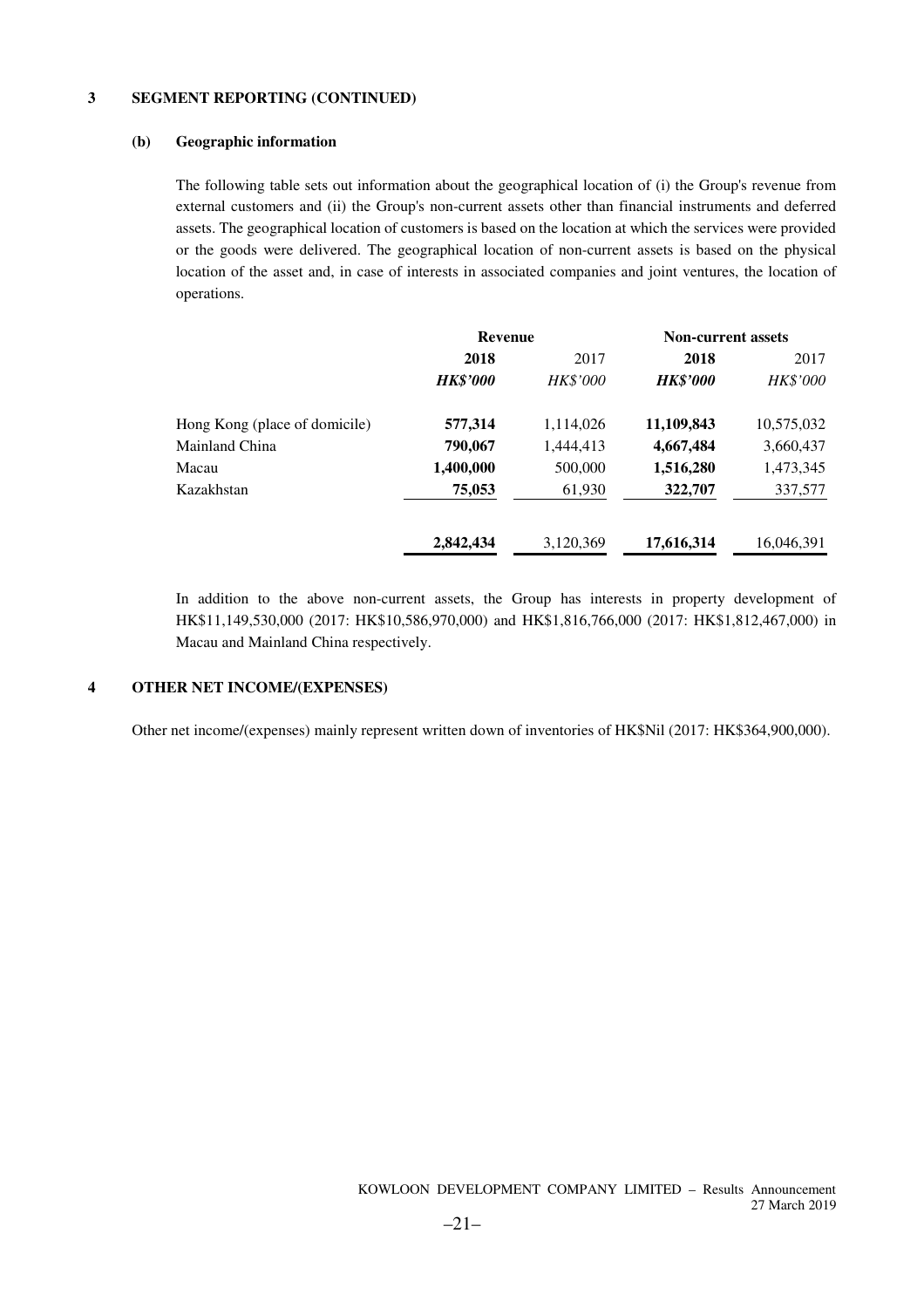#### **5 OIL PRODUCTION AND EXPLOITATION ASSETS**

As at 31 December 2018, the Group had oil production assets of HK\$295,191,000 (2017: HK\$309,402,000) (included in property, plant and equipment) and oil exploitation assets of HK\$27,516,000 (2017: HK\$28,175,000). Oil production assets and oil exploitation assets are stated at cost less accumulated depreciation/amortisation and impairment losses.

The gas flaring permit to flare associated gas for conducting normal crude oil production in the South Alibek Oilfield of Caspi Neft TME, a wholly owned subsidiary of Polytec Asset Holdings Limited (70.8% owned by the Group), in Kazakhstan, has expired on 31 December 2018. Caspi Neft TME has been taking all necessary steps to obtain a gas flaring permit valid for a longer period so as to enable it to continue to conduct normal crude oil production after 31 December 2018 and is also currently considering several alternatives to resolve the issue regarding the treatment and utilisation of associated gas permanently, including obtaining approvals from the relevant authorities of the Kazakhstan Government and engaging in active communication with other external parties in order to substantiate the other alternatives. Based on the above, the Group considers that there is no indication that gas flaring permits will not be renewed in the future.

As at 31 December 2018, management reassessed the operation and the risk exposures of the Group's oil exploration and production business as a whole and estimated that the estimated recoverable amounts of the oil production and exploitation assets exceeded their carrying values. No further impairment loss is considered necessary for the year ended 31 December 2018. The recoverable amounts of oil production and exploitation assets were determined based on the value in use calculations applying a discount rate of 12.5% (2017: 12.5%). As at 31 December 2017, the carrying values of the oil production and exploitation assets exceeded their recoverable amounts by HK\$226,500,000. Accordingly, impairment for oil production assets and oil exploitation assets amounting to HK\$207,474,000 and HK\$19,026,000 respectively, was recognised as a separate line item in the Group's consolidated income statement.

#### **6 FINANCE COSTS**

|                                                          | 2018<br><b>HK\$'000</b> | 2017<br>HK\$'000 |
|----------------------------------------------------------|-------------------------|------------------|
| Interest on bank loans                                   | 353,480                 | 200,147          |
| Interest on loan from a related company/ultimate holding |                         |                  |
| company and a fellow subsidiary                          | 21,061                  | 13,189           |
| Less: Amount capitalised                                 | (163,997)               | (93, 638)        |
|                                                          | 210,544                 | 119,698          |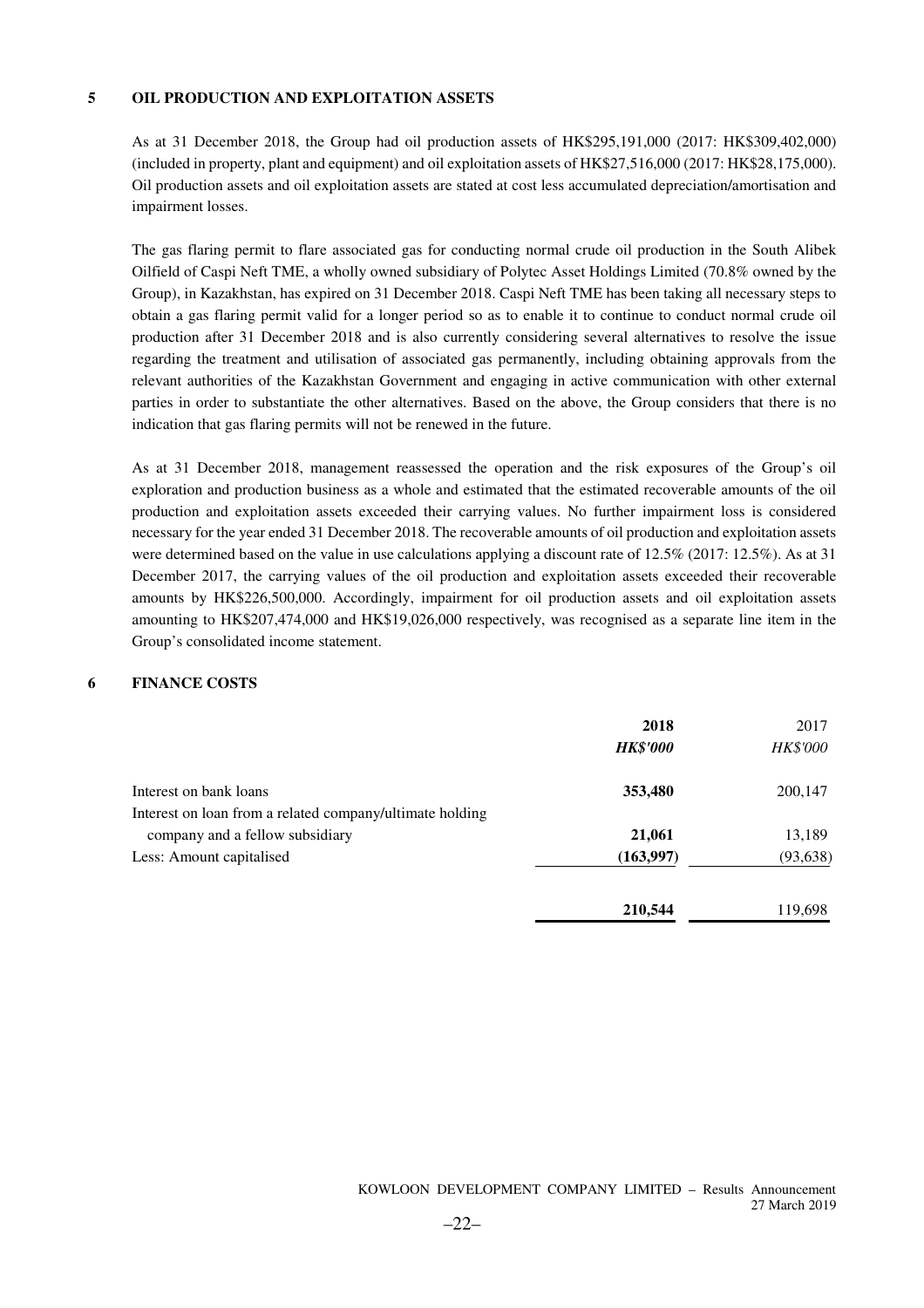#### **7 PROFIT BEFORE TAXATION**

Profit before taxation is arrived at after charging/(crediting):

|                                                                | 2018<br><b>HK\$'000</b> | 2017<br>HK\$'000 |
|----------------------------------------------------------------|-------------------------|------------------|
| Amortisation of oil exploitation assets (Remark)               | 659                     | 955              |
| Depreciation and amortisation of property, plant and equipment |                         |                  |
| (Remark)                                                       | 32,415                  | 33,082           |
| Staff costs (Remark)                                           | 236,481                 | 245,378          |
| Total staff costs                                              | 273,415                 | 271,500          |
| Less: Amount capitalised                                       | (36, 934)               | (26, 122)        |

*Remark:* Cost of sales includes HK\$22,109,000 (2017: HK\$22,410,000) relating to staff costs and depreciation and amortisation expenses, which amount is also included in the respective total amounts disclosed separately above.

#### **8 INCOME TAX**

|                                                 | 2018<br><b>HK\$'000</b> | 2017<br>HK\$'000 |
|-------------------------------------------------|-------------------------|------------------|
| <b>Current tax</b><br>Provision for profits tax |                         |                  |
| - Hong Kong                                     | 57,405                  | 75,360           |
| - Outside Hong Kong                             | 10,779                  | 75,304           |
|                                                 | 68,184                  | 150,664          |
| Land appreciation tax ("LAT")                   | 3,598                   | 13,053           |
| Deferred tax                                    | 251                     | (83, 826)        |
|                                                 | 72,033                  | 79,891           |

The provision for Hong Kong profits tax is calculated at 16.5% (2017: 16.5%) of the estimated assessable profits for the year.

Tax levied in jurisdictions outside Hong Kong is charged at the appropriate current rates of taxation ruling in relevant jurisdictions.

Under the Provisional Regulations on LAT in Mainland China, all gains arising from the transfer of real estate property in Mainland China are subject to LAT at progressive rates ranging from 30% to 60% on the appreciation of land value, being the proceeds of sale of properties less deductible expenditure including cost of land use rights, borrowing costs and all property development expenditure.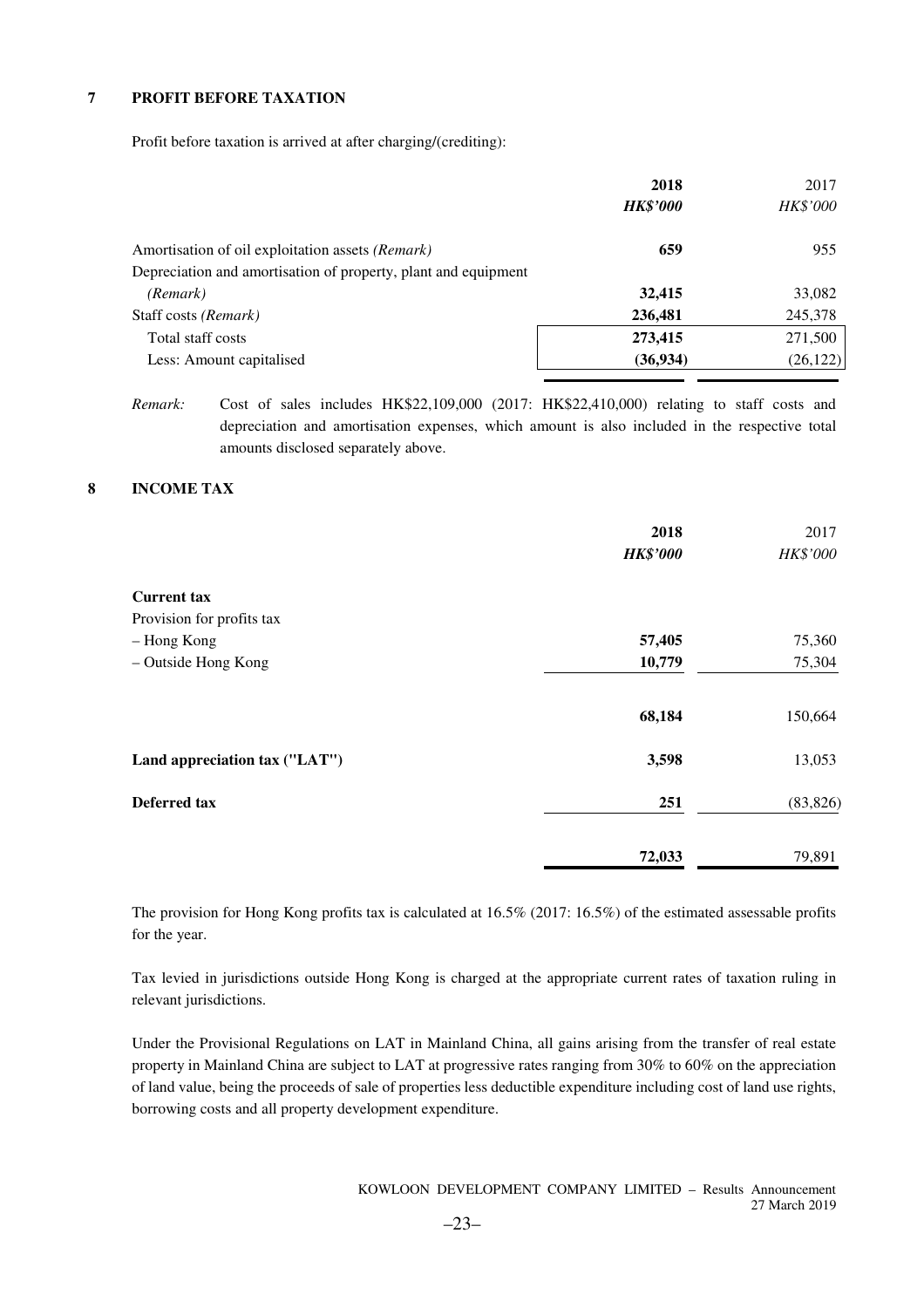#### **9 EARNINGS PER SHARE**

#### **(a) Basic earnings per share**

The calculation of basic earnings per share is based on the profit attributable to shareholders of the Company of HK\$2,193,309,000 (2017: HK\$1,635,026,000) and the weighted average number of ordinary shares in issue during the year of 1,176,631,296 (2017: 1,162,483,202).

#### **(b) Diluted earnings per share**

There were no dilutive potential shares in existence during the years ended 31 December 2018 and 2017.

#### **10 DIVIDENDS**

|                                                               | 2018<br><b>HK\$'000</b> | 2017<br>HK\$'000 |
|---------------------------------------------------------------|-------------------------|------------------|
| <b>Cash dividends:</b>                                        |                         |                  |
| Interim dividend declared and paid of HK\$0.22                |                         |                  |
| $(2017: HK$0.22)$ per share                                   | 258,859                 | 258,859          |
| Final dividend proposed after the end of the reporting period |                         |                  |
| of HK\$0.50 (2017: HK\$0.43) per share                        | 588,316                 | 505,951          |
|                                                               | 847,175                 | 764,810          |
| Special dividend by way of distribution                       |                         |                  |
| in specie (Remark)                                            | 81,188                  |                  |
|                                                               | 928,363                 | 764,810          |

*Remark:* On 22 August 2018, the Board declared a special dividend to be satisfied by way of distribution of specie of share in Polytec Asset Holdings Limited ("PAH") on the basis of 1 ordinary share of PAH for every 10 ordinary shares of the Company. A total of 117,663,130 PAH shares with an aggregate market value of approximately of HK\$81,188,000 were recognised as distribution during the year, which represented a distribution of approximately HK\$0.069 per share of the Company.

The final dividend declared after the year end has not been recognised as a liability at 31 December.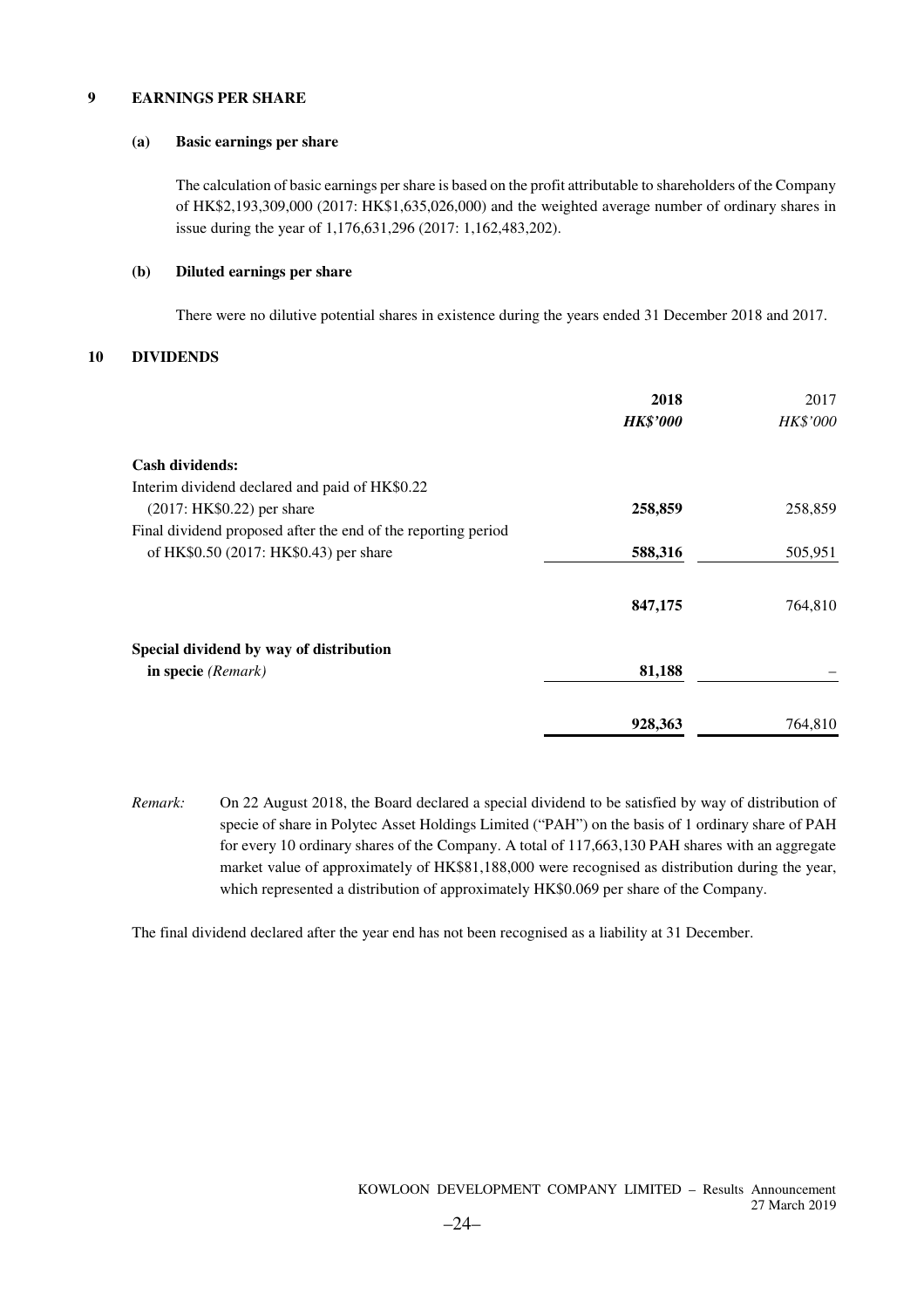#### **11 INTERESTS IN PROPERTY DEVELOPMENT**

Interests in property development represent the Group's interests in the development of two properties located at Lote P and Lotes T+T1 of Novos Aterros da Areia Preta, in Macau and one property located at Huizhou, in Mainland China under co-investment agreements with a related company, Polytec Holdings International Limited ("Polytec Holdings") and two of its wholly owned subsidiaries. Pursuant to the terms of the co-investment agreements, the Group will provide funding to cover any shortfall in the funding of the property development projects which is subject to an aggregate maximum amount. In return, Polytec Holdings and its two wholly owned subsidiaries will pay to the Group cash flows from the property development projects according to the formulae set out in the co-investment agreements. Details of the funding arrangement and other key terms of the coinvestment agreements are disclosed in the Company's Circular dated 23 May 2006 and 30 October 2013. Interests in property development are stated at fair value at the end of the reporting period.

In respect of the development project at Lote P, its land concession was agreed in December 1990 whereby the proposed use of land was successfully converted from industrial to residential and commercial in 2006, with a lease term of 25 years ended on 25 December 2015 (the "Expiry Date"). If the project had been completed on or before the Expiry Date, it would have become a definite land concession which is renewable every 10 years until 2049. However, in September 2013, the Macau Special Administrative Region Government (the "Macau SAR Government") promulgated the Macau New Land Law (the "MNLL") which came into effect in March 2014. The MNLL provides that the Macau SAR Government will have the right to resume the land of any property development that is not completed and/or where the conditions as stated in the land concession for which have not been fulfilled by the stipulated expiry date without any compensation to the property owner. Owing to the delays caused by the Macau SAR Government in granting the requisite approvals and permits for the development of the project, the project could not commence until August 2014. As a result, the construction work could not be completed by the Expiry Date and all construction work is currently suspended. An application had been made to the Macau SAR Government for an extension of the Expiry Date but it was declined by the relevant department of the Macau SAR Government.

On 23 May 2018, the Tribunal de Ultima Instancia (the Court of Final Appeal) of the Macau SAR rejected the application of final appeal by Polytex Corporation Limited ("PCL"), the registered owner of the property of the project and a wholly-owned subsidiary of Polytec Holdings, for invalidating the decision made by the Chief Executive of the Macau SAR to terminate the land concession of the project. According to the legal opinion obtained by the Group, it is expected that the principal application by PCL to the Tribunal Administrativo (the Administrative Court) of the Macau SAR requesting compensation of time (by way of extension of the concession) for the project will cease to proceed, due to the aforesaid unfavourable judgement of the Tribunal de Ultima Instancia (the Court of Final Appeal) of the Macau SAR.

Based on the legal opinion obtained by the Group, management is of the view that PCL has strong legal grounds and arguments to seek compensation from the Macau SAR Government for losses and damages, including but not limited to all actual losses suffered and all loss of profit as expected to be derived upon completion of the project, as a result of the procedural delay in granting the requisite approvals and permits for the development of the project which caused the incompletion of the project before the Expiry Date. On 29 November 2018, PCL had filed a civil claim against the Macau SAR Government to seek compensation for losses and damages on the development project at Lote P.

In addition, pursuant to the co-investment agreement for the development of the project, in the event that PCL fails to complete the project under the co-investment agreement, Polytec Holdings will be required to indemnify the Group in respect of any loss suffered. Therefore, any loss to the Group due to the repossession of the land of the project by the Macau SAR Government will be indemnified by Polytec Holdings. Accordingly, no impairment for the interests in the project was considered necessary at 31 December 2018.

In respect of the development project at Lotes T+T1, the occupation permit had been obtained in July 2017. The pre-sold residential units have been gradually delivered to the purchasers since late December of 2017, and the unsold residential units have been putting on the market for sale in phases.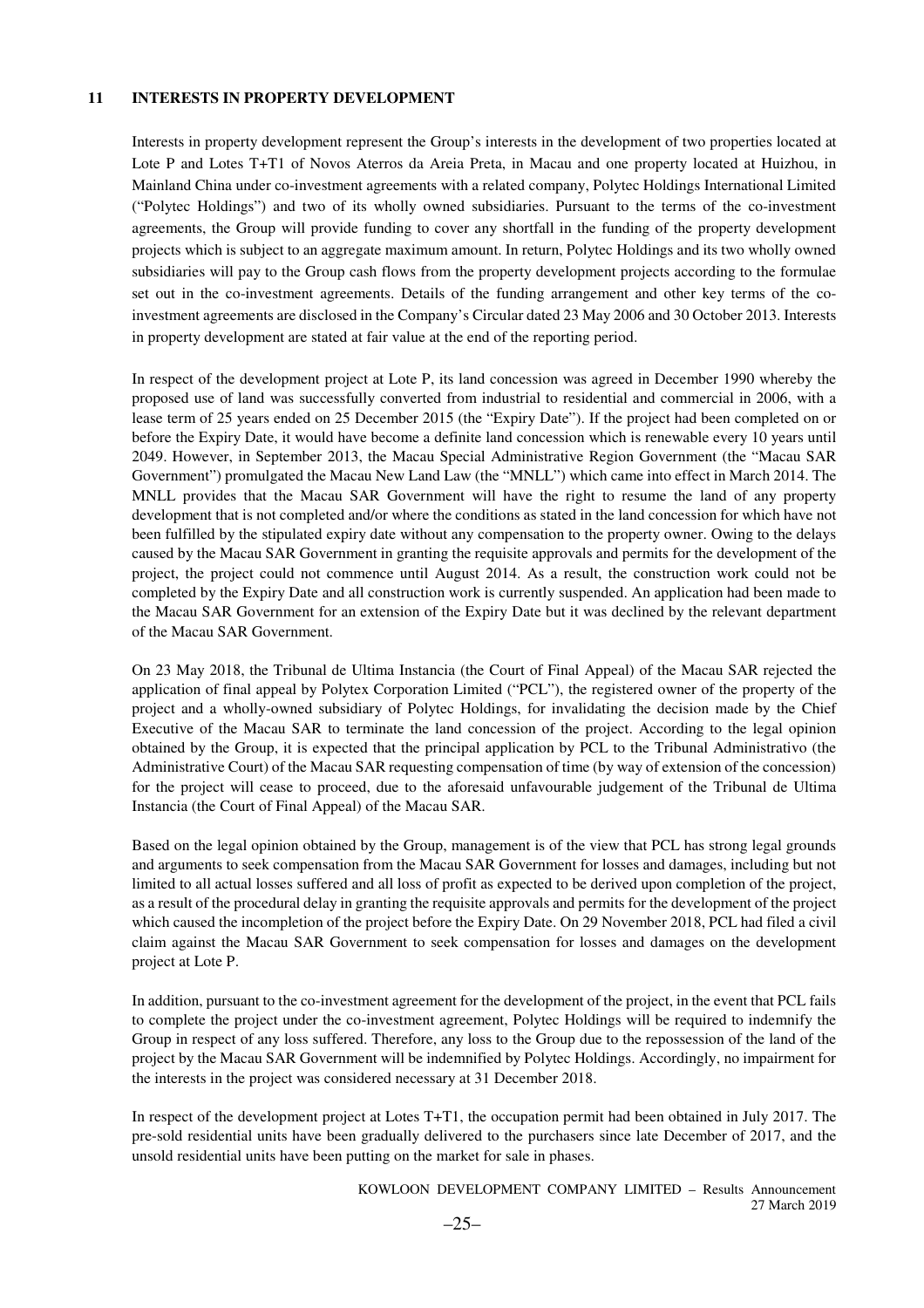#### **11 INTERESTS IN PROPERTY DEVELOPMENT (CONTINUED)**

During the year, pursuant to the co-investment agreements, distributions of HK\$260,000,000 (2017: HK\$55,793,000) and HK\$1,400,000,000 (2017: HK\$500,000,000) were made by Polytec Holdings and one of its wholly-owned subsidiaries, in relation to the property development projects at Huizhou and Lotes T+T1 respectively. Income arising from interests in property development recognised in the consolidated income statement during the year amounted to HK\$1,660,000,000 (2017: HK\$555,793,000).

As at 31 December 2018, interests in property development of HK\$871,658,000 (2017: HK\$1,264,017,000) was expected to be recoverable within one year and was classified as current assets.

#### **12 TRADE AND OTHER RECEIVABLES/LOANS AND ADVANCES**

Included in this item are trade receivables and loans and advances (net of loss allowance) with an ageing analysis (based on the due date) as follows:

|                                          | 2018            | 2017      |
|------------------------------------------|-----------------|-----------|
|                                          | <b>HK\$'000</b> | HK\$'000  |
| Current                                  | 1,305,913       | 1,651,015 |
| Within 3 months                          | 15,139          | 15,118    |
| 3 months to 6 months                     | 309             | 770       |
| More than 6 months                       | 16,510          | 15,221    |
| Trade receivables and loans and advances | 1,337,871       | 1,682,124 |
| Utility and other deposits               | 184,737         | 23,463    |
| Prepaid tax                              | 99,790          | 104,224   |
| Other receivables and prepayments        | 352,038         | 266,643   |
|                                          | 1,974,436       | 2,076,454 |
| Representing:                            |                 |           |
| Non-current assets                       | 818,470         | 978,265   |
| Current assets                           | 1,155,966       | 1,098,189 |
|                                          | 1,974,436       | 2,076,454 |

The Group maintains a defined credit policy. An ageing analysis of trade receivables and loans and advance is prepared on a regular basis and is closely monitored to minimise any credit risk associated with receivables and loans and advances.

As at 31 December 2018, included in utility and other deposits was a deposit of HK\$161,095,000 paid to Polytec Holdings for the proposed acquisition of 60% interest of a wholly owned subsidiary of Polytec Holdings together with the assignment of loans from Polytec Holdings. During the year, the Group has paid the deposit of HK\$161,095,000 for the proposed acquisition through the loan from a related company. Details of the acquisition were disclosed in the announcement of the Company dated 22 June 2018.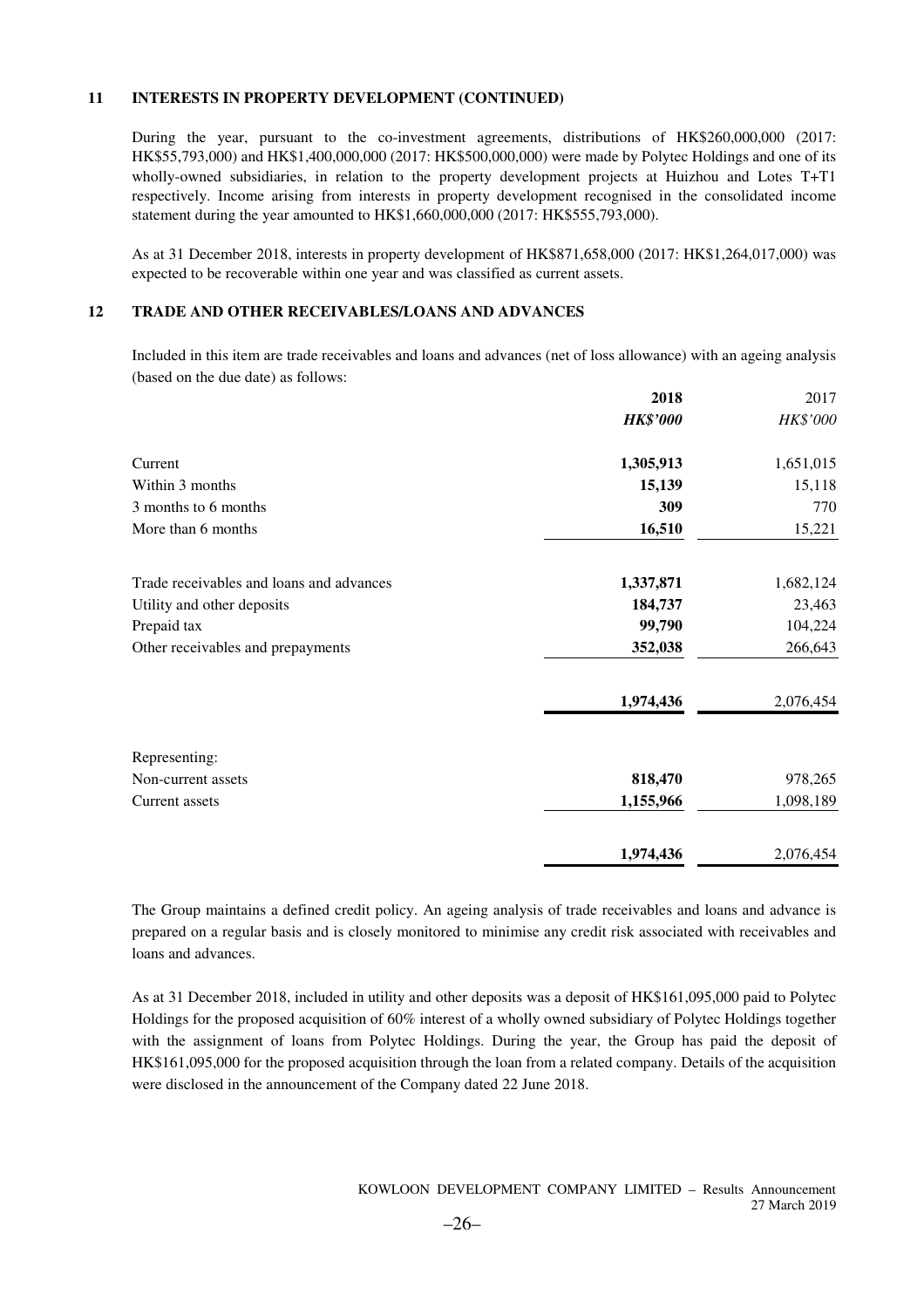## **13 TRADE AND OTHER PAYABLES**

Included in this item are trade payables with an ageing analysis (based on the due date) as follows:

|                                                                | 2018            | 2017      |
|----------------------------------------------------------------|-----------------|-----------|
|                                                                | <b>HK\$'000</b> | HK\$'000  |
| Not yet due or on demand                                       | 1,516,406       | 1,547,182 |
| Within 3 months                                                | 14,914          | 3,061     |
| 3 months to 6 months                                           | 17              | 1         |
| More than 6 months                                             | 3               | 3         |
| Trade payables                                                 | 1,531,340       | 1,550,247 |
| Rental and other deposits                                      | 80,018          | 76,467    |
| Other payables and accrued expenses                            | 297,675         | 300,626   |
| Contract liabilities – deposits received on sale of properties | 4,492,134       | 2,869,280 |
|                                                                | 6,401,167       | 4.796.620 |

## **FINANCIAL REVIEW**

#### *Financial resources and bank borrowings*

Total bank borrowings of the Group amounting to HK\$15,281 million as at 31 December 2018 (31 December 2017: HK\$13,660 million), comprising of HK\$6,826 million repayable within one year and HK\$8,455 million repayable after one year. Taking into account of cash and cash equivalents with an amount of HK\$1,068 million, the Group's net bank borrowings position was HK\$14,213 million as at 31 December 2018. Loan from a related company amounted to HK\$4,275 million as at 31 December 2018.

The Group's gearing ratio (calculated on the basis of net bank borrowings and loan from a related company/ultimate holding company less amounts due from related companies/fellow subsidiaries over equity attributable to shareholders of the Company) was 66.2% as at 31 December 2018 (31 December 2017: 46.8%).

During the year, sales/presales for the property projects in Hong Kong contributed cash inflows of approximately HK\$1,536 million to the Group. Furthermore, the Group has recorded of approximately HK\$715 million cash inflows mainly from sales/presales of various development projects in Mainland China.

During the year, the Group has entered into agreements with Polytec Holdings for the acquisitions of property development projects located in Shanghai, Zhongshan and Zhuhai in Mainland China. The acquisitions for Shanghai and Zhongshan projects have been completed as at 31 December 2018 and a total of approximately HK\$3,471 million (including the deposit paid for the Zhuhai project) had been settled.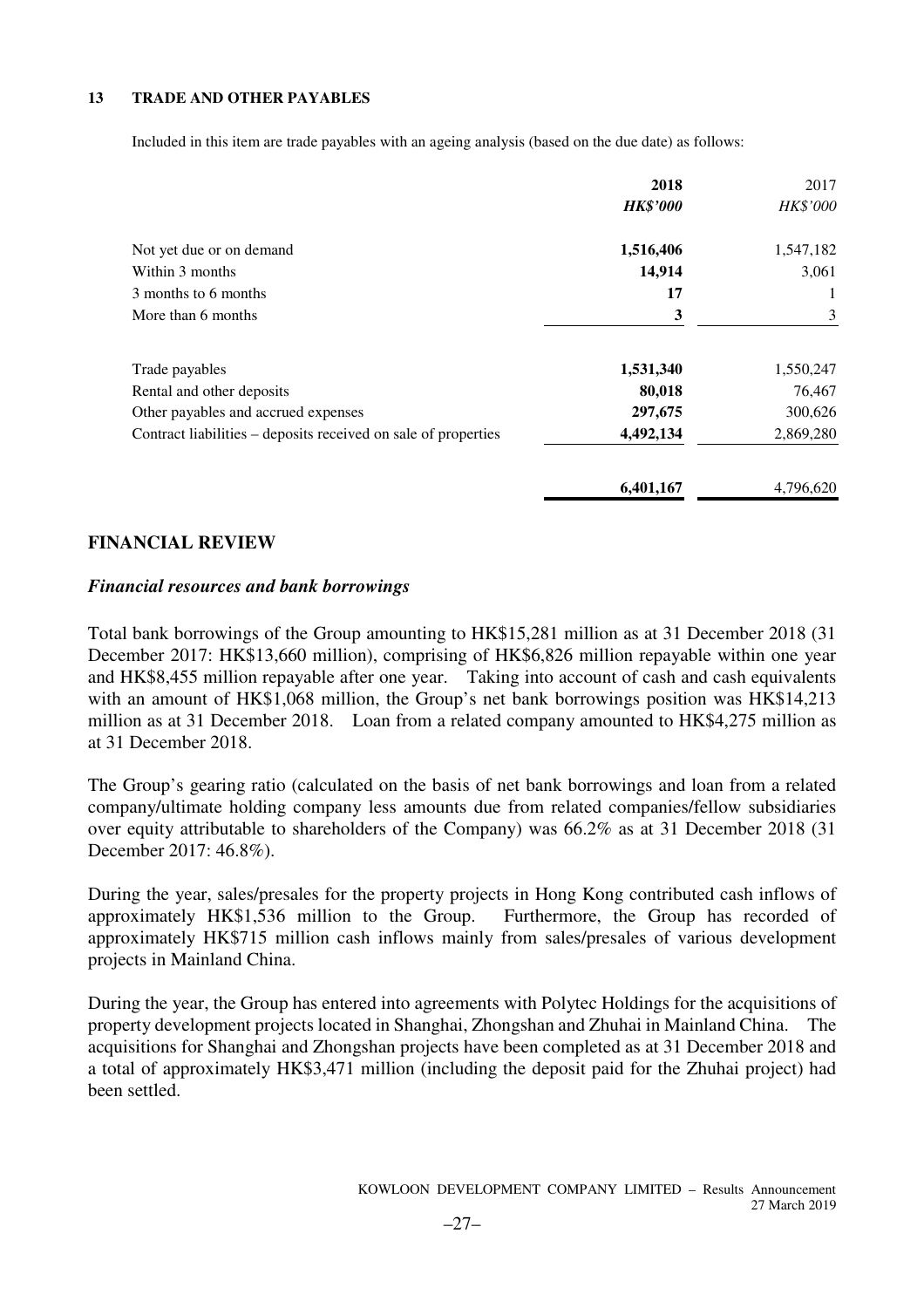During the year, total distributions of HK\$260 million and HK\$1,400 million were made by a related company/the ultimate holding company and its wholly owned subsidiary to the Group in relation to the development project at Huizhou and Lotes T+T1 respectively.

The Group continued to actively engage in the development projects in Hong Kong and Mainland China and expended a total of approximately HK\$1,852 million for construction costs during the year.

All the Group's borrowings are arranged on a floating rate basis. The Group will closely monitor and manage its exposure to interest rate fluctuations and will consider engaging in relevant hedging arrangements when considered appropriate.

With the investments in Mainland China, the Group is exposed to exchange fluctuations in Renminbi ("RMB"). Using revenue and cash generated from the development projects in Mainland China and/or external borrowings in RMB, serves as a natural hedge against the exchange rate risk of RMB.

In respect of the Group's oil business in Kazakhstan, the Group is exposed to the exchange fluctuations in the Tenge ("KZT"), the local currency of Kazakhstan, because the majority of operating expenses and capital expenditure are denominated in KZT, while a significant portion of its revenue is denominated in United States dollars. As at 31 December 2018, the Group did not have any outstanding financial instruments entered into for hedging purposes. Nevertheless, the Group is closely monitoring its overall foreign exchange exposure and interest rate exposure and will adopt a proactive but prudent approach to minimise the relevant exposures when necessary.

With the financing facilities in place, recurrent rental income from investment properties, cash inflows from presale/sale of the Group's development projects and the financial support from Polytec Holdings, the Group has sufficient financial resources to satisfy its commitments and future funding requirements.

# *Capital commitments*

As at 31 December 2018, the Group had commitments in connection with the Group's investment properties amounting to HK\$43 million.

# *Pledge of assets*

As at 31 December 2018, properties having a value of HK\$16,864 million and bank deposits of HK\$1,042 million were pledged to financial institutions mainly to secure banking facilities extended to the Group.

# *Contingent liabilities*

The Group has given several guarantees in respect of banking facilities granted to a joint venture in Mainland China. Guarantees have been provided to a joint venture amounting to HK\$907 million, representing a 50% proportional guarantee in respect of HK\$1,815 million term loan facilities. The facilities were utilised to the extent of HK\$571 million as at 31 December 2018.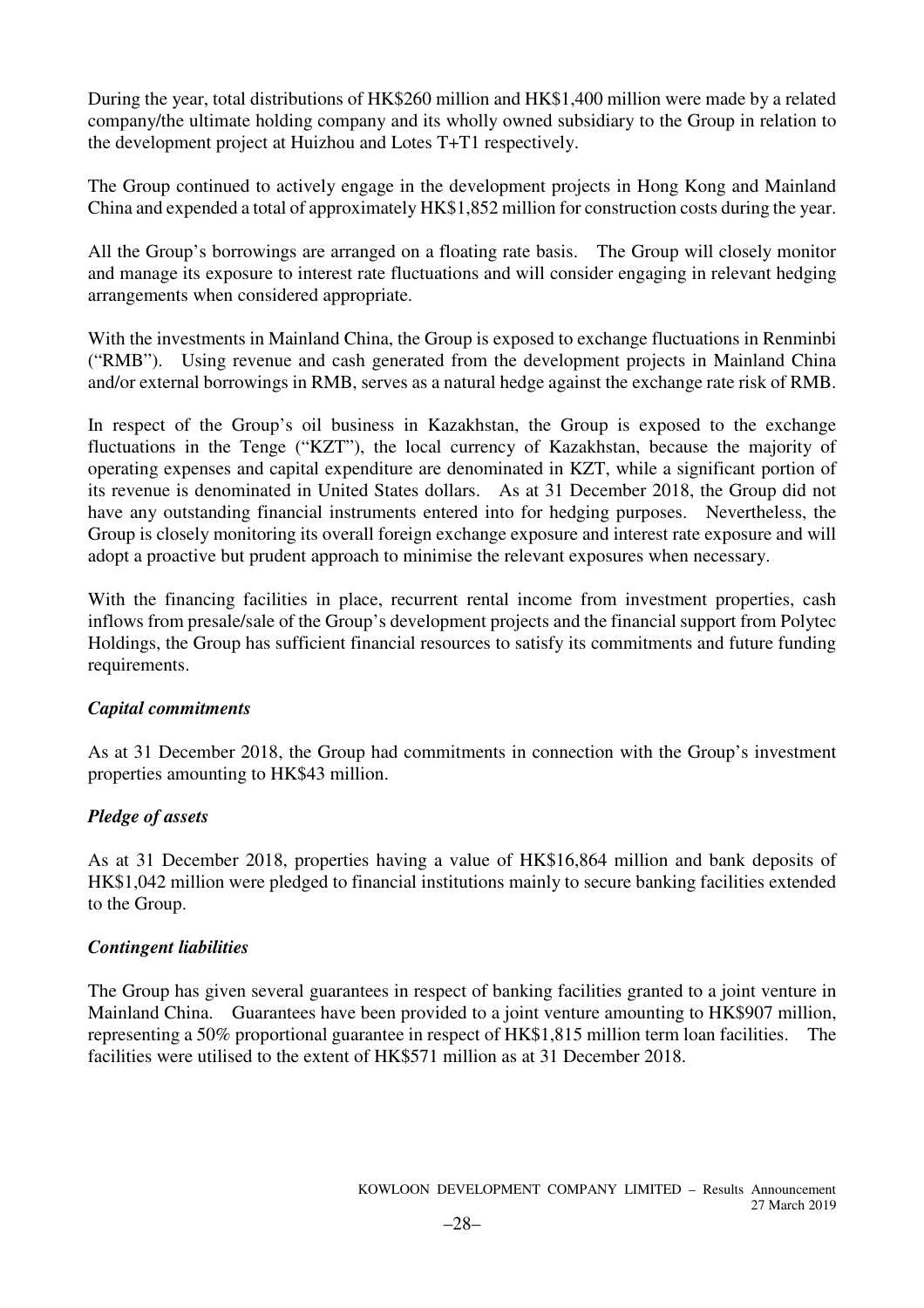# **HUMAN RESOURCES**

As of 31 December 2018, the Group had a total of 858 employees (2017: 864 employees), of which 599 were Hong Kong staff, 137 were Mainland China staff and 122 were staff in other regions. During the year, total staff costs increased to HK\$273 million (2017: HK\$272 million) due to salary revisions in July 2018. Salary levels of employees are competitive. Discretionary bonuses are granted based on the performance of the Group as well as the performance of individuals to attract, motivate and retain talented people.

The Group believes that the quality of its human resources is critical for it to maintain a strong competitive edge. The Group has conducted a range of training programmes through various institutions to strengthen employees' all-round skills and knowledge, aiming to well equip them to cope with its development in the ever-changing economy.

In addition, the Group established a recreation club and held an annual dinner and a Christmas party with lucky draws conducted as well as the puff pastry egg custard mooncake workshop (parent-child) for employees during the year to promote team spirit and loyalty and encourage communication between departments.

# **OTHER INFORMATION**

# *Review by Audit Committee*

The Audit Committee of the Company has reviewed and discussed with the Group's independent auditor, KPMG, Certified Public Accountants, the consolidated financial statements of the Group for the year ended 31 December 2018 including critical accounting policies and practices adopted by the Group.

# *Scope of Work of KPMG*

The financial figures in respect of the Group's consolidated statement of financial position, consolidated income statement and consolidated statement of comprehensive income, and the related notes thereto for the year ended 31 December 2018 as set out in the announcement have been compared by the Group's auditor, KPMG, Certified Public Accountants, to the amounts set out in the Group's consolidated financial statements for the year ended 31 December 2018 and the amounts were found to be in agreement. The work performed by KPMG in this respect did not constitute an audit, review or other assurance engagement in accordance with Hong Kong Standards on Auditing, Hong Kong Standards on Review Engagements or Hong Kong Standards on Assurance Engagements issued by the Hong Kong Institute of Certified Public Accountants and consequently no assurance has been expressed by the auditor.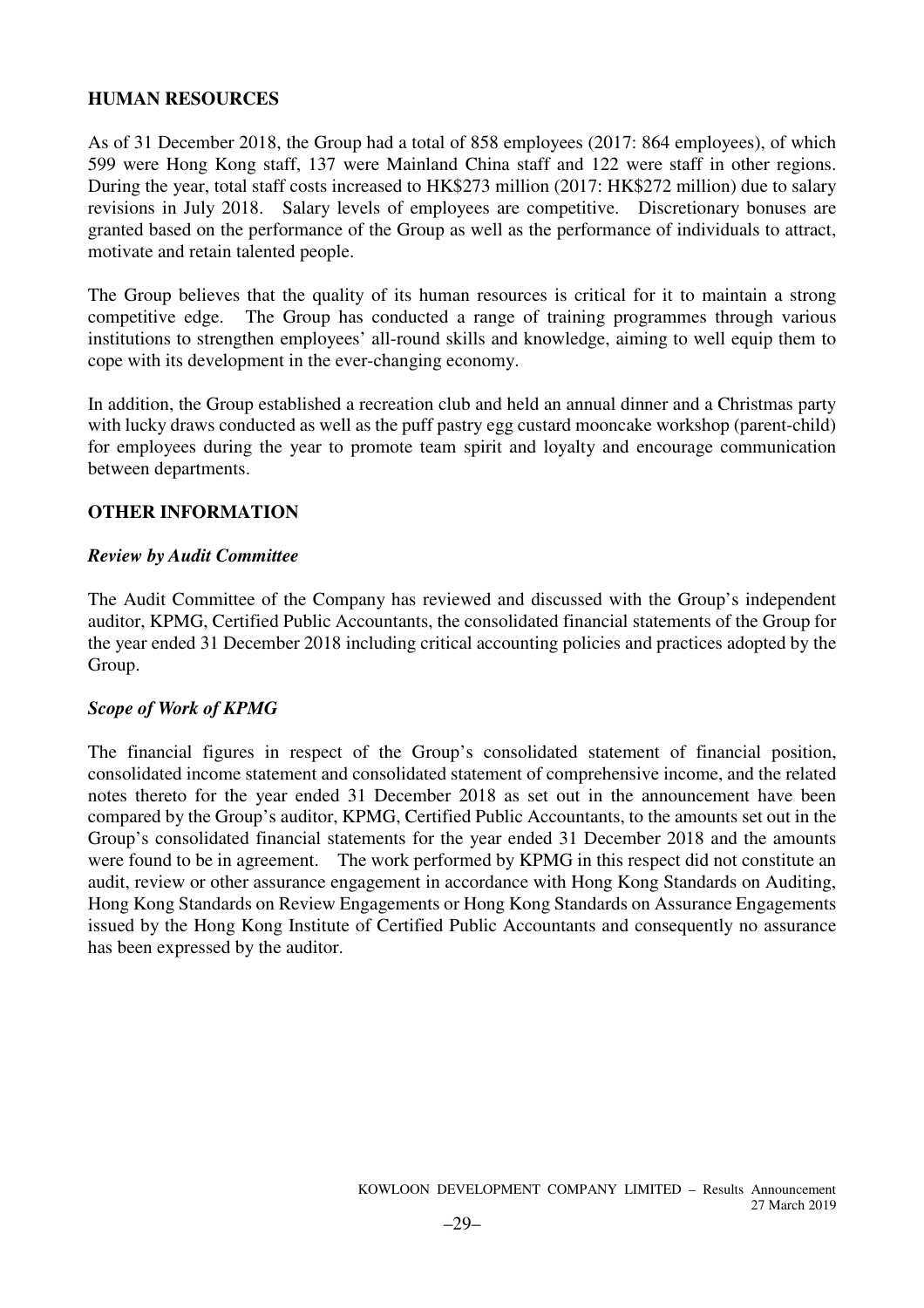# *Compliance with the Corporate Governance Code*

The Company has complied throughout the year with all code provisions as set out in the Corporate Governance Code contained in Appendix 14 to the Rules Governing the Listing of Securities on The Stock Exchange of Hong Kong Limited (the "Listing Rules"), with the exception of Code Provision A.2.1 as explained below:

# Code Provision A.2.1

Mr Or Wai Sheun, the Chairman, has performed the combined role as the chairman and the chief executive taking charge of the overall operations of the Group. This combining of the roles enables the Company to make prompt and effective decisions. The Company's approach to corporate governance emphasises the quality of the Board's governance and accountability to shareholders. In ensuring proper ethical and responsible decision making, the Board has established a series of mechanisms for formal review of particular aspects of the Company's affairs. Important decisions, including those which may be expected to affect the long-term shareholder interests, are made by the Board and applicable Board committees.

# *Purchase, Sale or Redemption of the Company's Listed Securities*

Neither the Company nor any of its subsidiaries has purchased, sold or redeemed any listed securities of the Company during the year ended 31 December 2018.

# *2019 AGM*

The 2019 AGM of the Company will be held on Wednesday, 5 June 2019. The Notice of the 2019 AGM will be published and dispatched in due course.

# *Closure of Register of Members*

For the purpose of determining shareholders' eligibility to attend and vote at the 2019 AGM, the Register of Members of the Company will be closed from Friday, 31 May 2019 to Wednesday, 5 June 2019, both dates inclusive. During the aforementioned period, no transfer of shares will be registered. In order to be eligible to attend and vote at the 2019 AGM, all transfer forms accompanied by the relevant share certificates must be lodged with the Company's share registrar, Computershare Hong Kong Investor Services Limited, at Rooms 1712-1716, 17th Floor, Hopewell Centre, 183 Queen's Road East, Wanchai, Hong Kong for registration not later than 4:30 pm (Hong Kong time) on Thursday, 30 May 2019.

For the purpose of determining shareholders' entitlement to the proposed final dividend, the Register of Members of the Company will be closed from Wednesday, 12 June 2019 to Thursday, 13 June 2019, both dates inclusive. During the aforementioned period, no transfer of shares will be registered. In order to qualify for the proposed final dividend, all transfer forms accompanied by the relevant share certificates must be lodged with the Company's share registrar, Computershare Hong Kong Investor Services Limited, at the abovementioned address for registration not later than 4:30 pm (Hong Kong time) on Tuesday, 11 June 2019.